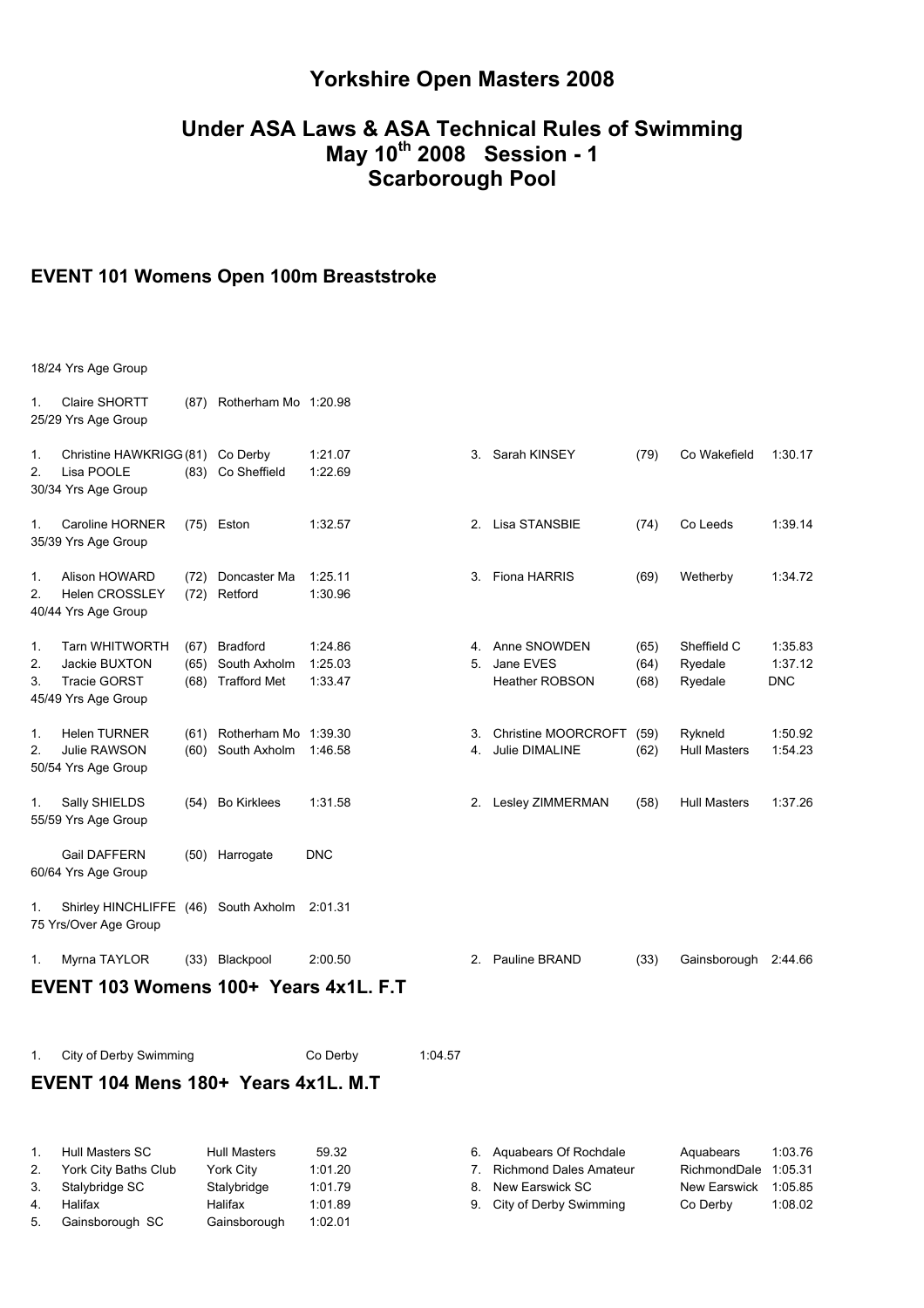### **EVENT 105 Womens 180+ Years 4x1L. F.T**

| Borough of Kirklees SC  | Bo Kirklees 1:00.74 |         | 3. Gainsborough SC | Gainsborough 1:23.14 |  |
|-------------------------|---------------------|---------|--------------------|----------------------|--|
| 2. York City Baths Club | York City           | 1:02.08 |                    |                      |  |

## **EVENT 106 Mens Open 50m Breaststroke**

| 1.<br>2.<br>3.<br>4.       | <b>Alistair CRAWFORD</b><br>Andrew BALL<br><b>Nick JONES</b><br>Christopher HOLMES (89)<br>25/29 Yrs Age Group | (84)<br>(84)<br>(85)                 | Rotherham Mo<br>Halifax<br>Chapeltown<br>York City               | 31.09<br>32.42<br>34.38<br>34.90          | 5.<br>6.<br>7.       | <b>Graham KENNEDY</b><br>Mark BALDRY<br>Tim BURDETT                               | (84)<br>(87)<br>(85)                 | <b>Boldon</b><br><b>New Earswick</b><br>Boldon                                         | 35.78<br>36.75<br>40.42                        |
|----------------------------|----------------------------------------------------------------------------------------------------------------|--------------------------------------|------------------------------------------------------------------|-------------------------------------------|----------------------|-----------------------------------------------------------------------------------|--------------------------------------|----------------------------------------------------------------------------------------|------------------------------------------------|
| 1.<br>2.<br>3.             | John MAJOR<br>Robert CROFTS<br><b>Andrew WRAITH</b><br>30/34 Yrs Age Group                                     | (79)<br>(83)<br>(81)                 | South Hunsle<br>South Axholm<br><b>Boldon</b>                    | 34.19<br>37.35<br>37.78                   |                      | 4. David CHARLTON<br>Andrew ROBERTSHAW                                            | (81)<br>(80)                         | Boldon<br>Halifax                                                                      | 38.67<br><b>DNC</b>                            |
| 1.<br>2.<br>3.<br>4.       | Paul CALLIS<br>Marc BEST<br><b>Stewart WORTHY</b><br><b>Keith PALMER</b><br>35/39 Yrs Age Group                | (78)<br>(78)<br>(78)<br>(77)         | South Hunsle<br>Stockton<br><b>Bo Kirklees</b><br>Gainsborough   | 30.03<br>32.66<br>35.38<br>36.10          | 5.<br>6.<br>7.       | Paul WAINWRIGHT<br>Paul ELLIS<br><b>Robert WHITAKER</b>                           | (78)<br>(76)<br>(77)                 | York City<br>South Axholm<br>Halifax                                                   | 36.43<br>36.62<br>36.73                        |
| 1.<br>2.<br>3.<br>4.<br>5. | Paul BUTLER<br><b>Steven HORNER</b><br>Philip CROXALL<br>Kyran PARKER<br>lan HARDY<br>40/44 Yrs Age Group      | (72)<br>(72)<br>(69)<br>(70)<br>(69) | Co Sheffield<br>Eston<br>Colne<br>Wetherby<br>NottmLeander       | 33.92<br>34.25<br>35.56<br>35.79<br>36.22 | 6.<br>7.<br>8.<br>9. | Robert PILLING<br>Peter BANCROFT<br>Mark KENDALL<br>Dean KING<br>10. Andrew COLES | (71)<br>(73)<br>(70)<br>(69)<br>(70) | <b>Bo Kirklees</b><br>Stalybridge<br>Co Derby<br>York City<br>Harrogate                | 36.36<br>36.48<br>37.31<br>40.65<br>45.20      |
| 1.<br>2.<br>3.<br>4.<br>5. | lan HARRIS<br>Nigel ALI<br>Paul NEWBERT<br>Steve GOODALL<br>Simon LATHAM<br>45/49 Yrs Age Group                | (66)<br>(64)<br>(67)<br>(65)<br>(67) | Wetherby<br>Aquabears<br>South Axholm<br>Matlock<br>South Axholm | 34.82<br>34.92<br>35.69<br>38.44<br>38.96 | 6.<br>7.<br>8.<br>9. | Dean HARDY<br>Michael PEPPER<br>lan HOWROYD<br>Peter SMITH<br>Tim FLETCHER        | (67)<br>(64)<br>(67)<br>(64)<br>(66) | <b>Hull Masters</b><br>Rotherham Mo<br><b>Bradford</b><br>South Axholm<br>Grimsby Sant | 39.14<br>39.17<br>41.90<br>53.62<br><b>DNC</b> |
| 1.<br>2.<br>3.<br>4.       | Robert LUCAS<br><b>Stuart WILLIAMS</b><br>David SULLIVAN<br><b>Tony FAWTHROP</b><br>50/54 Yrs Age Group        | (61)<br>(61)<br>(62)<br>(62)         | <b>Hull Masters</b><br>Halifax<br>Thorne<br><b>Bo Kirklees</b>   | 35.96<br>37.21<br>38.03<br>38.13          | 5.<br>6.<br>7.<br>8. | Michael DAWES<br>Michael HARRISON<br>John DUFFIELD<br><b>Adrian CAWTE</b>         | (59)<br>(59)<br>(59)<br>(62)         | Rotherham Mo<br>RichmondDale<br>Co Derby<br>Gainsborough                               | 38.17<br>38.33<br>43.63<br>46.52               |
| 1.<br>2.<br>3.             | <b>Neville BARTON</b><br>Phil DAVIS<br><b>Blaise FORD</b><br>55/59 Yrs Age Group                               | (54)<br>(57)<br>(58)                 | <b>Trafford Met</b><br>NottmLeander<br>NottmLeander              | 33.56<br>35.40<br>37.83                   | 4.<br>5.             | Tom DEAN<br>Chris MOORCROFT<br>Kevin DEVINE                                       | (56)<br>(58)<br>(57)                 | Aquabears<br>Rykneld<br>RichmondDale DNC                                               | 40.52<br>48.45                                 |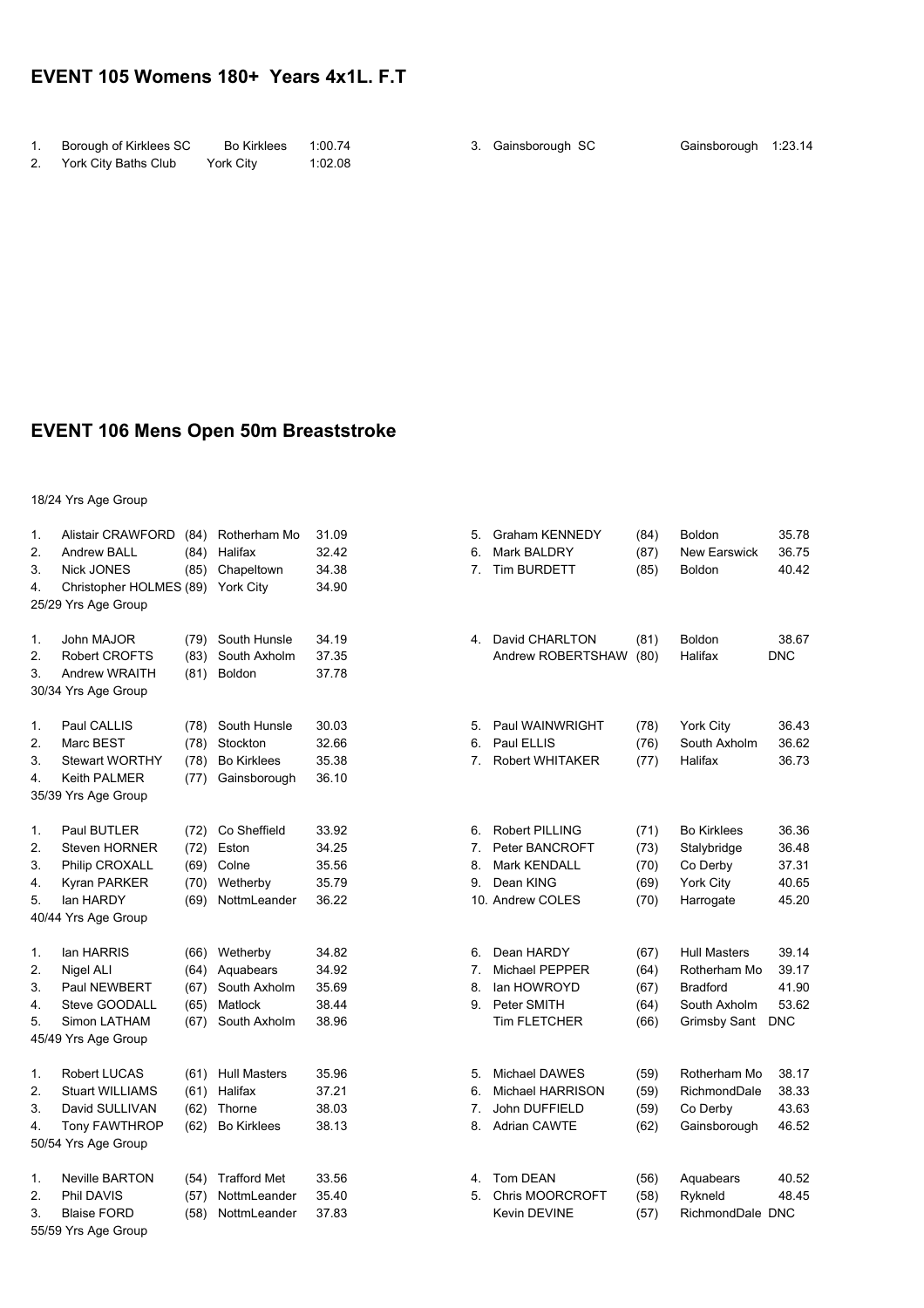| 1.<br>2.                         | <b>Brian TAYLOR</b><br>Nigel HODKINSON<br>60/64 Yrs Age Group | (50)<br>(53) | Doncaster Ma<br>Stalybridge         | 36.82<br>39.17 | 3.<br>4. | <b>Godfrey GREEN</b><br>Steven EDDISON | (49)<br>(49) | Gainsborough<br>Co Bradford         | 41.26<br>48.26      |
|----------------------------------|---------------------------------------------------------------|--------------|-------------------------------------|----------------|----------|----------------------------------------|--------------|-------------------------------------|---------------------|
| 1 <sub>1</sub><br>2 <sub>1</sub> | Duncan BROWN<br><b>Carl BUTLER</b><br>65/69 Yrs Age Group     | (47)<br>(44) | York City<br>RichmondDale           | 39.62<br>42.35 | 3.       | Peter INGHAM<br>Roger HARRISON         | (44)<br>(44) | Rotherham Mo<br><b>Trafford Met</b> | 46.39<br><b>DNC</b> |
| 1 <sub>1</sub><br>2.             | Neil MACKINNON<br>lan DAVISON<br>70/74 Yrs Age Group          | (41)<br>(43) | <b>Trafford Met</b><br>South Axholm | 40.31<br>48.41 | 3.       | Geoffery HALES                         | (39)         | <b>Hull Masters</b>                 | 51.43               |
| 1.<br>2.                         | <b>Bill MOORE</b><br>Colin SAGE<br>75 Yrs/Over Age Group      | (37)<br>(36) | Halifax<br><b>Hull Masters</b>      | 40.46<br>45.79 | 3.       | John ANDERSON                          | (37)         | Trafford Met                        | 49.76               |
| 1.                               | Norman GREENFIELD(32)Barnsley                                 |              |                                     | 1:02.98        |          |                                        |              |                                     |                     |

# **EVENT 107 Womens Open 50m Backstroke**

| $\mathbf{1}$ .<br>2.<br>3.<br>4. | <b>Alison PENNELL</b><br>Claire SHORTT<br><b>Alice LAWRENSON</b><br>Gemma CAWTE<br>25/29 Yrs Age Group | (89)<br>(87)<br>(89)<br>(88) | South Axholm<br>Rotherham Mo<br>York City<br>Gainsborough          | 33.86<br>34.21<br>36.17<br>37.28 | 5.<br>6.<br>7.<br>8. | Gemma HART<br>Rebecca EDMONDSON<br>Emily BROADBENT<br><b>Claire ROBSON</b>          | (87)<br>(85)<br>(89)<br>(88) | Cleethorpes<br>Co Leeds<br><b>New Earswick</b><br><b>Boldon</b>        | 38.03<br>38.86<br>39.40<br>40.36                |
|----------------------------------|--------------------------------------------------------------------------------------------------------|------------------------------|--------------------------------------------------------------------|----------------------------------|----------------------|-------------------------------------------------------------------------------------|------------------------------|------------------------------------------------------------------------|-------------------------------------------------|
| 1.<br>2.                         | Rachel WHITWELL<br>Emma DAVIES<br>30/34 Yrs Age Group                                                  | (80)<br>(79)                 | <b>Bo Kirklees</b><br>Co Derby                                     | 34.18<br>36.01                   | 3.                   | Suzanne CLARK                                                                       | (81)                         | <b>Hull Masters</b>                                                    | 38.05                                           |
| 1.                               | Stephanie BRAKESPEAR(76)NottmLeander 34.04<br>35/39 Yrs Age Group                                      |                              |                                                                    |                                  | 2.                   | Catherine BELLABY                                                                   | (78)                         | Co Bradford                                                            | 39.73                                           |
| $\mathbf{1}$ .<br>2.<br>3.<br>4. | Karen HOLDEN<br><b>Helen TAYLOR</b><br><b>Fiona HARRIS</b><br>Lynda DEVANNY<br>40/44 Yrs Age Group     | (69)<br>(69)<br>(69)<br>(72) | Rotherham Mo<br><b>New Earswick</b><br>Wetherby<br><b>Bradford</b> | 35.99<br>41.53<br>43.44<br>44.03 | 5.<br>6.             | Sarah HELSTRIP<br>Suzanne PATTERSON<br>7. Anne JOLLY<br>Anna NICHOLSON              | (72)<br>(70)<br>(69)<br>(70) | <b>New Earswick</b><br><b>Bo Kirklees</b><br>Gainsborough<br>York City | 44.62<br>45.38<br>48.43<br><b>DNC</b>           |
| 1.<br>2.<br>3.<br>4.             | Jayne SIMPSON<br><b>Tarn WHITWORTH</b><br>Lynne DAWSON<br>Jackie BUXTON<br>45/49 Yrs Age Group         | (67)<br>(67)<br>(67)<br>(65) | Boldon<br><b>Bradford</b><br>Sheffield C<br>South Axholm           | 36.68<br>37.10<br>38.20<br>38.92 | 5.                   | Julie OLIVER<br><b>Liz MCINTOSH</b><br><b>Julie HIRST</b><br><b>Kirsten DURRANS</b> | (64)<br>(64)<br>(65)<br>(67) | <b>New Earswick</b><br>Harrogate<br>South Axholm<br><b>Bo Kirklees</b> | 39.87<br><b>DNC</b><br><b>DNC</b><br><b>DNC</b> |
| 1.<br>2.                         | Carolyn IRVINE<br><b>Helen TURNER</b><br>50/54 Yrs Age Group                                           | (63)<br>(61)                 | <b>Bo Kirklees</b><br>Rotherham Mo                                 | 37.78<br>40.99                   |                      | <b>Frances MCGOLDRICK</b><br><b>Liz DAWSON</b>                                      | (62)<br>(63)                 | <b>Bo Kirklees</b><br>Aquabears                                        | <b>DNC</b><br><b>DNC</b>                        |
| 1.                               | Wendy OFFORD<br>55/59 Yrs Age Group                                                                    | (54)                         | <b>Bo Kirklees</b>                                                 | 41.89                            | 2.                   | <b>Lesley ZIMMERMAN</b>                                                             | (58)                         | <b>Hull Masters</b>                                                    | 42.86                                           |
|                                  | <b>Gail DAFFERN</b><br>60/64 Yrs Age Group                                                             | (50)                         | Harrogate                                                          | <b>DNC</b>                       |                      | Aileen IBBOTSON                                                                     | (50)                         | Co Bradford                                                            | <b>DNC</b>                                      |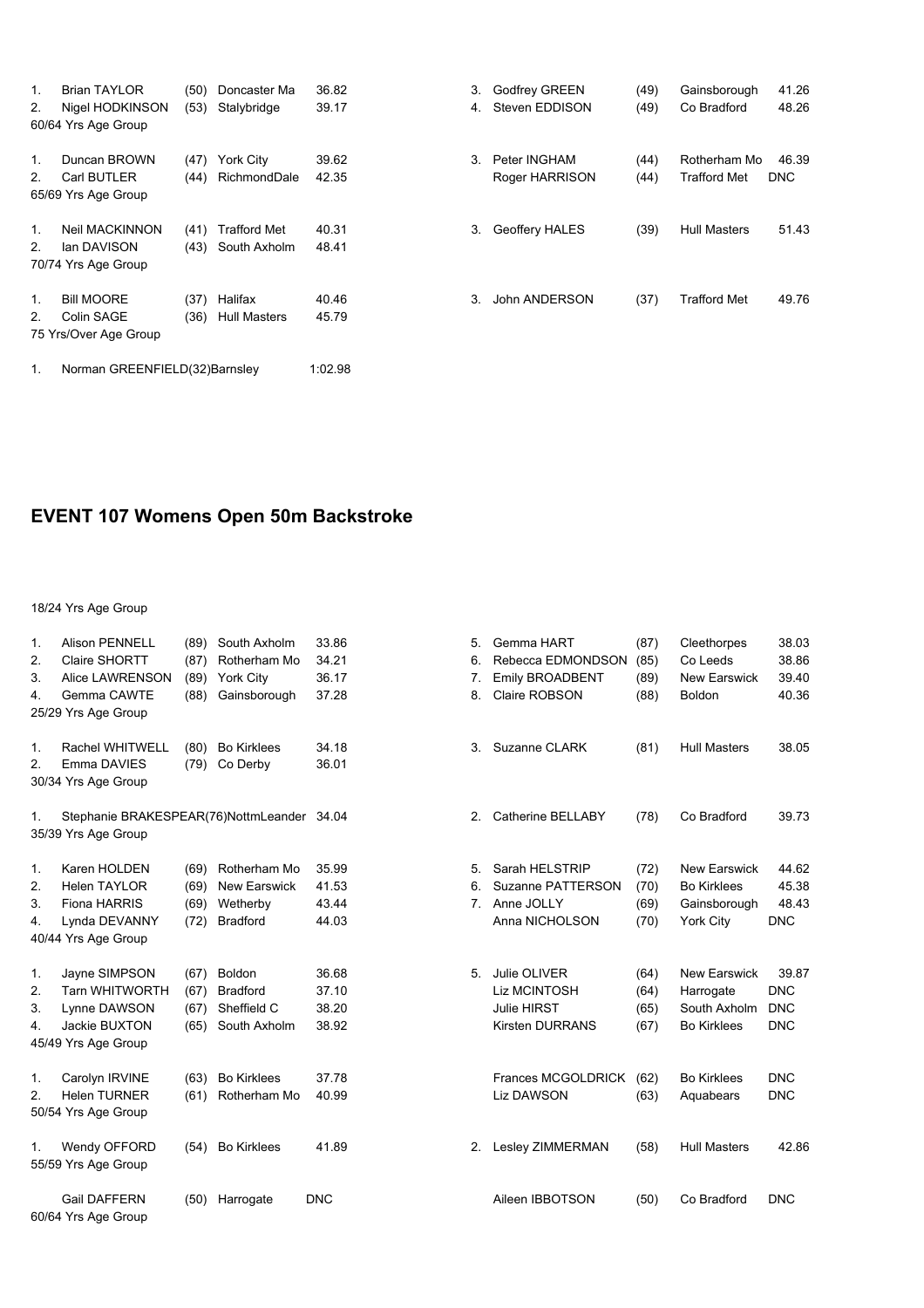| 1.<br>2 <sub>1</sub> | Rachel BARTON<br>Carol BROWN<br>65/69 Yrs Age Group | (48)<br>(47) | Trafford Met<br>York City | 36.91<br>44.74 | 3. Shirley HINCHLIFFE | (46) | South Axholm | 49.06 |
|----------------------|-----------------------------------------------------|--------------|---------------------------|----------------|-----------------------|------|--------------|-------|
|                      | Doreen GORDON<br>75 Yrs/Over Age Group              |              | (42) Southport            | 46.47          |                       |      |              |       |

### 1. Pauline BRAND (33) Gainsborough 1:18.06

# **EVENT 108 Mens Open 100m Butterfly**

18/24 Yrs Age Group

| $\mathbf{1}$ .<br>2. | Adam HARVEY<br>Christopher HOLMES (89) York City<br>30/34 Yrs Age Group | (84)                         | Filey                                                    | 1:04.55<br>1:05.77                       |          | <b>Richard JAGGER</b>                                 | (89)                 | Co Leeds                                  | <b>DNC</b>                       |
|----------------------|-------------------------------------------------------------------------|------------------------------|----------------------------------------------------------|------------------------------------------|----------|-------------------------------------------------------|----------------------|-------------------------------------------|----------------------------------|
| 1.                   | Paul CALLIS<br>35/39 Yrs Age Group                                      |                              | (78) South Hunsle                                        | 1:02.07                                  |          | 2. Paul ELLIS                                         | (76)                 | South Axholm                              | 1:09.73                          |
| 1.<br>2.             | Philip CROPPER<br>Philip CROXALL<br>40/44 Yrs Age Group                 | (72)                         | Aquabears<br>(69) Colne                                  | 1:03.78<br>1:13.30                       |          | <b>John RUMMOND</b>                                   | (71)                 | Harrogate                                 | <b>DNC</b>                       |
| 1.<br>2.<br>3.<br>4. | Steve GOODALL<br>Simon LATHAM<br>Jonathan ODDY<br>Michael PEPPER        | (65)<br>(67)<br>(68)<br>(64) | Matlock<br>South Axholm<br><b>Buxton</b><br>Rotherham Mo | 1:09.95<br>1:10.19<br>1:12.63<br>1:12.85 | 5.<br>6. | Paul NEWBERT<br><b>Richard CAFFERATA</b><br>Nigel ALI | (67)<br>(64)<br>(64) | South Axholm<br>Gainsborough<br>Aquabears | 1:18.49<br>1:24.44<br><b>DNC</b> |
|                      | 45/49 Yrs Age Group                                                     |                              |                                                          |                                          |          |                                                       |                      |                                           |                                  |
| 1.                   | Alec JOHNSON<br>50/54 Yrs Age Group                                     | (62)                         | <b>Trafford Met</b>                                      | 1:09.90                                  | 2.       | Mike SLOAN                                            | (59)                 | Gainsborough                              | 1:13.74                          |
| $\mathbf{1}$ .<br>2. | Paul ORMEROD<br>Martyn BINNS<br>55/59 Yrs Age Group                     | (58)<br>(58)                 | <b>Bo Kirklees</b><br><b>Bo Kirklees</b>                 | 1:07.70<br>1:17.97                       | 3.<br>4. | Malcolm CLARK<br>Mike SPENCER                         | (56)<br>(55)         | Co Leeds<br>Co Derby                      | 1:18.17<br>1:27.35               |
| 1.                   | Christopher BROWN (53)<br>60/64 Yrs Age Group                           |                              | Co Bradford                                              | 1:09.16                                  |          |                                                       |                      |                                           |                                  |
| 1.                   | Peter INGHAM<br>65/69 Yrs Age Group                                     | (44)                         | Rotherham Mo 1:58.35                                     |                                          |          | Peter KERSLAKE                                        | (48)                 | Enfield WP                                | <b>DNC</b>                       |
| 1.                   | Donald FLETCHER<br>70/74 Yrs Age Group                                  | (42)                         | Aquabears                                                | 1:46.31                                  |          |                                                       |                      |                                           |                                  |

1. Keith GODBEHERE (34) Rotherham Mo 2:01.65

## **EVENT 109 Womens Open 100m Freestyle**

| 1.             | <b>Alison PENNELL</b> | (89) | South Axholm         | 1:01.50 |    | 3. Kimberley CLARKSON | (84) | <b>Hull Masters</b> | 1:11.04    |  |
|----------------|-----------------------|------|----------------------|---------|----|-----------------------|------|---------------------|------------|--|
| 2.             | Claire SHORTT         | (87) | Rotherham Mo 1:02.74 |         | 4. | Gemma HART            | (87) | Cleethorpes         | 1:16.74    |  |
|                | 25/29 Yrs Age Group   |      |                      |         |    |                       |      |                     |            |  |
|                |                       |      |                      |         |    |                       |      |                     |            |  |
| $\mathbf{1}$ . | Elizabeth MOULD       | (82) | Wetherby             | 1:02.64 | 5. | Alexandra FORMAN      | (83) | Co Derby            | 1:23.45    |  |
| 2.             | Sarah KINSEY          |      | (79) Co Wakefield    | 1:06.86 |    | Lara WANTENAAR        | (81) | Halifax             | DNC.       |  |
| $3_{-}$        | Suzanne CLARK         | (81) | <b>Hull Masters</b>  | 1:09.52 |    | Michelle HEPPLES      | (82) | Filey               | <b>DNC</b> |  |
| 4.             | Natalie TAYLOR        | (82) | Sheffield C          | 1:11.78 |    |                       |      |                     |            |  |
|                | 30/34 Yrs Age Group   |      |                      |         |    |                       |      |                     |            |  |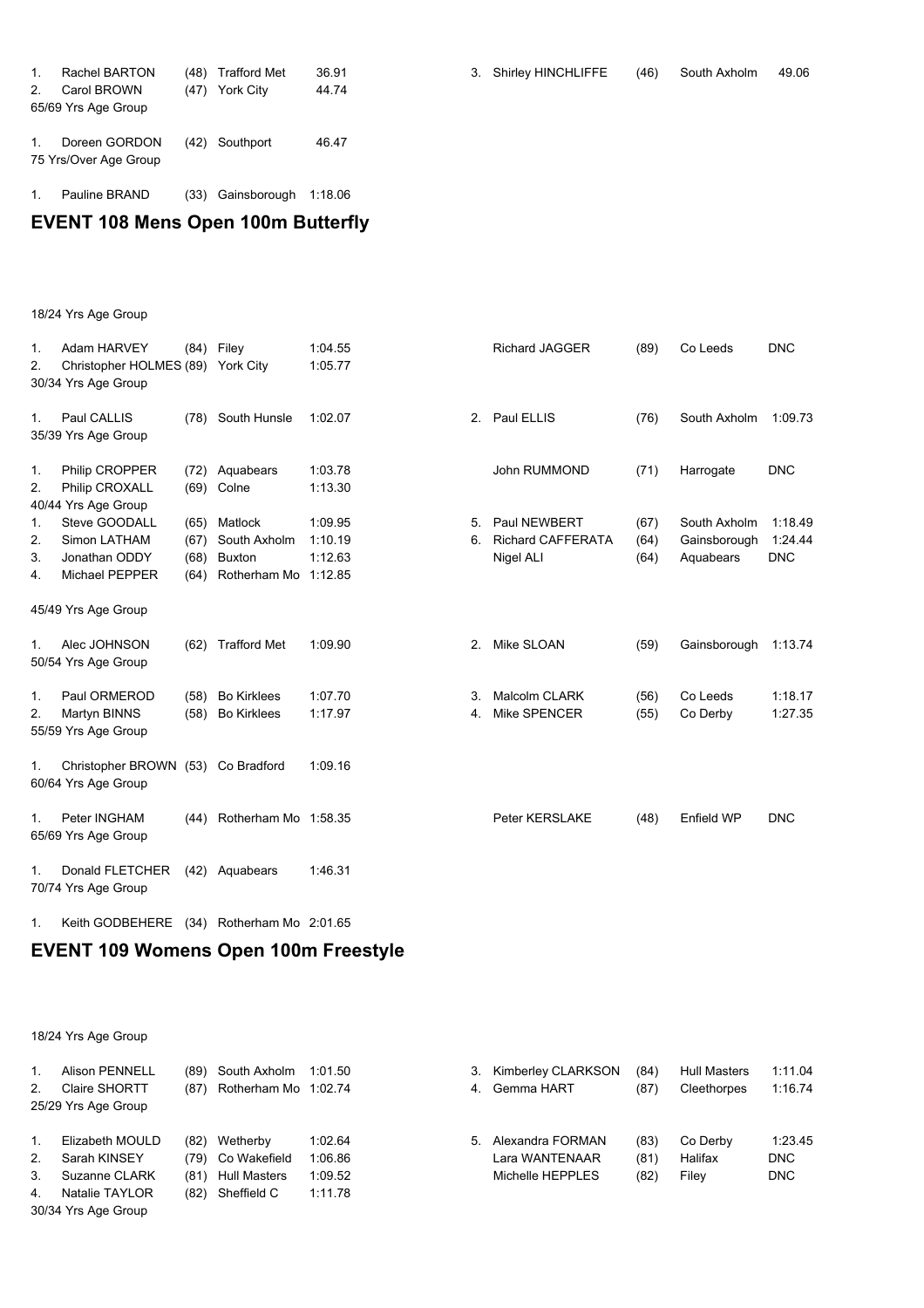| 1. | Stephanie BRAKESPEAR (76)NottmLeander 1:02.98 |      |                     |                    |         |    | 3. Allyson LISTER      | (75) | <b>York City</b>    | 1:07.02    |
|----|-----------------------------------------------|------|---------------------|--------------------|---------|----|------------------------|------|---------------------|------------|
| 2. | Caroline SUTTON                               |      | (77) Co Derby       | 1:05.79            |         |    |                        |      |                     |            |
|    | 35/39 Yrs Age Group                           |      |                     |                    |         |    |                        |      |                     |            |
|    |                                               |      |                     |                    |         |    |                        |      |                     |            |
| 1. | <b>Alison HOWARD</b>                          | (72) | Doncaster Ma        | 1:10.54            |         | 3. | <b>Alison MORTIMER</b> | (71) | York City           | 1:19.15    |
| 2. | Suzanne PATTERSON                             |      | (70)                | <b>Bo Kirklees</b> | 1:18.03 |    |                        |      |                     |            |
|    | 40/44 Yrs Age Group                           |      |                     |                    |         |    |                        |      |                     |            |
|    |                                               |      |                     |                    |         |    |                        |      |                     |            |
| 1. | Karen BURDASS                                 | (67) | York City           | 1:07.77            |         | 4. | Lynne DAWSON           | (67) | Sheffield C         | 1:10.09    |
| 2. | Sarah BRANDRICK                               | (68) | Co Derby            | 1:08.56            |         | 5. | Anne SNOWDEN           | (65) | Sheffield C         | 1:15.43    |
| 3. | Jackie BUXTON                                 | (65) | South Axholm        | 1:09.27            |         | 6. | <b>Helen PLATER</b>    | (67) | South Axholm        | 1:17.41    |
|    | 45/49 Yrs Age Group                           |      |                     |                    |         |    |                        |      |                     |            |
|    |                                               |      |                     |                    |         |    |                        |      |                     |            |
| 1. | Julie DIMALINE                                | (62) | <b>Hull Masters</b> | 1:32.31            |         |    | Julie RAWSON           | (60) | South Axholm DQST-  |            |
|    | <b>Liz DAWSON</b>                             | (63) | Aquabears           | <b>DNC</b>         |         |    |                        |      |                     |            |
|    | 50/54 Yrs Age Group                           |      |                     |                    |         |    |                        |      |                     |            |
|    |                                               |      |                     |                    |         |    |                        |      |                     |            |
| 1. | Lesley ZIMMERMAN                              | (58) | <b>Hull Masters</b> | 1:17.16            |         | 3. | Suzanne CLARKSON       | (55) | <b>Hull Masters</b> | 1:58.38    |
| 2. | Sally SHIELDS                                 | (54) | <b>Bo Kirklees</b>  | 1:17.76            |         |    |                        |      |                     |            |
|    | 55/59 Yrs Age Group                           |      |                     |                    |         |    |                        |      |                     |            |
|    | <b>Gail DAFFERN</b>                           | (50) | Harrogate           | <b>DNC</b>         |         |    | Janet WOOD             | (50) | Co Cant'bury        | <b>DNC</b> |
|    | 60/64 Yrs Age Group                           |      |                     |                    |         |    |                        |      |                     |            |
|    |                                               |      |                     |                    |         |    |                        |      |                     |            |
| 1. | Shirley HINCHLIFFE (46) South Axholm          |      |                     | 1:45.61            |         |    |                        |      |                     |            |
|    | 65/69 Yrs Age Group                           |      |                     |                    |         |    |                        |      |                     |            |
|    |                                               |      |                     |                    |         |    |                        |      |                     |            |
| 1. | Doreen GORDON                                 | (42) | Southport           | 1:27.89            |         |    |                        |      |                     |            |
|    | 75 Yrs/Over Age Group                         |      |                     |                    |         |    |                        |      |                     |            |
|    |                                               |      |                     |                    |         |    |                        |      |                     |            |
| 1. | <b>Pauline BRAND</b>                          | (33) | Gainsborough        | 2:30.79            |         |    |                        |      |                     |            |

# **EVENT 110 Mens 220+ Years 4x1L. F.T**

| 1.             | York City Baths Club                     | <b>York City</b>    | 54.45   | 2 <sup>1</sup> | <b>Richmond Dales Amateur</b> |      | RichmondDale    | 55.53      |  |  |
|----------------|------------------------------------------|---------------------|---------|----------------|-------------------------------|------|-----------------|------------|--|--|
|                | EVENT 112 Mens 140+ Years 4x1L, M.T      |                     |         |                |                               |      |                 |            |  |  |
|                |                                          |                     |         |                |                               |      |                 |            |  |  |
|                |                                          |                     |         |                |                               |      |                 |            |  |  |
| $\mathbf{1}$ . | <b>Trafford Met</b>                      | <b>Trafford Met</b> | 55.95   | 5.             | Stalybridge                   |      | Stalybridge     | 59.65      |  |  |
| 2.             | Halifax                                  | Halifax             | 58.49   | 6.             | York City Baths Club          |      | York City       | 1:00.85    |  |  |
| 3.             | Nottingham Leander SC                    | NottmLeander        | 58.92   | 7.             | South Axholme Sharks S        |      | South Axholm    | 1:01.36    |  |  |
| 4.             | Borough of Kirklees SC                   | <b>Bo Kirklees</b>  | 59.02   | 8.             | Gainsborough SC               |      | Gainsborough    | 1:01.78    |  |  |
|                | EVENT 113 Womens 140+ Years 4x1L, F.T    |                     |         |                |                               |      |                 |            |  |  |
|                |                                          |                     |         |                |                               |      |                 |            |  |  |
|                |                                          |                     |         |                |                               |      |                 |            |  |  |
|                |                                          |                     |         |                |                               |      |                 |            |  |  |
| 1.             | Sheffield City SC                        | Sheffield C         | 1:01.19 | 4.             | Gainsborough SC               |      | Gainsborough    | 1:05.85    |  |  |
| 2.             | South Axholme Sharks S                   | South Axholm        | 1:03.56 | 5.             | <b>Bradford SC</b>            |      | <b>Bradford</b> | 1:06.01    |  |  |
| 3.             | New Earswick SC                          | <b>New Earswick</b> | 1:03.91 |                | York City Baths Club          |      | York City       | DQO-       |  |  |
|                | <b>EVENT 114 Mens Open 50m Freestyle</b> |                     |         |                |                               |      |                 |            |  |  |
|                |                                          |                     |         |                |                               |      |                 |            |  |  |
|                |                                          |                     |         |                |                               |      |                 |            |  |  |
|                | 18/24 Yrs Age Group                      |                     |         |                |                               |      |                 |            |  |  |
| 1.             | <b>Alistair CRAWFORD</b><br>(84)         | Rotherham Mo        | 23.73   | 6.             | lain ROBINSON                 | (87) | Harrogate       | 27.36      |  |  |
| 2.             | lan SMITHSON<br>(86)                     | New Earswick        | 25.65   | 7.             | <b>Graham KENNEDY</b>         | (84) | <b>Boldon</b>   | 27.97      |  |  |
| 3.             | <b>Andrew BALL</b><br>(84)               | Halifax             | 26.33   | 8.             | <b>Nick JONES</b>             | (85) | Chapeltown      | 28.37      |  |  |
| 4.             | Kevin SCHOFIELD<br>(88)                  | Co Leeds            | 26.35   |                | <b>Richard JAGGER</b>         | (89) | Co Leeds        | <b>DNC</b> |  |  |
| 5.             | Christopher HOLMES (89)                  | <b>York City</b>    | 27.28   |                |                               |      |                 |            |  |  |
|                | 25/29 Yrs Age Group                      |                     |         |                |                               |      |                 |            |  |  |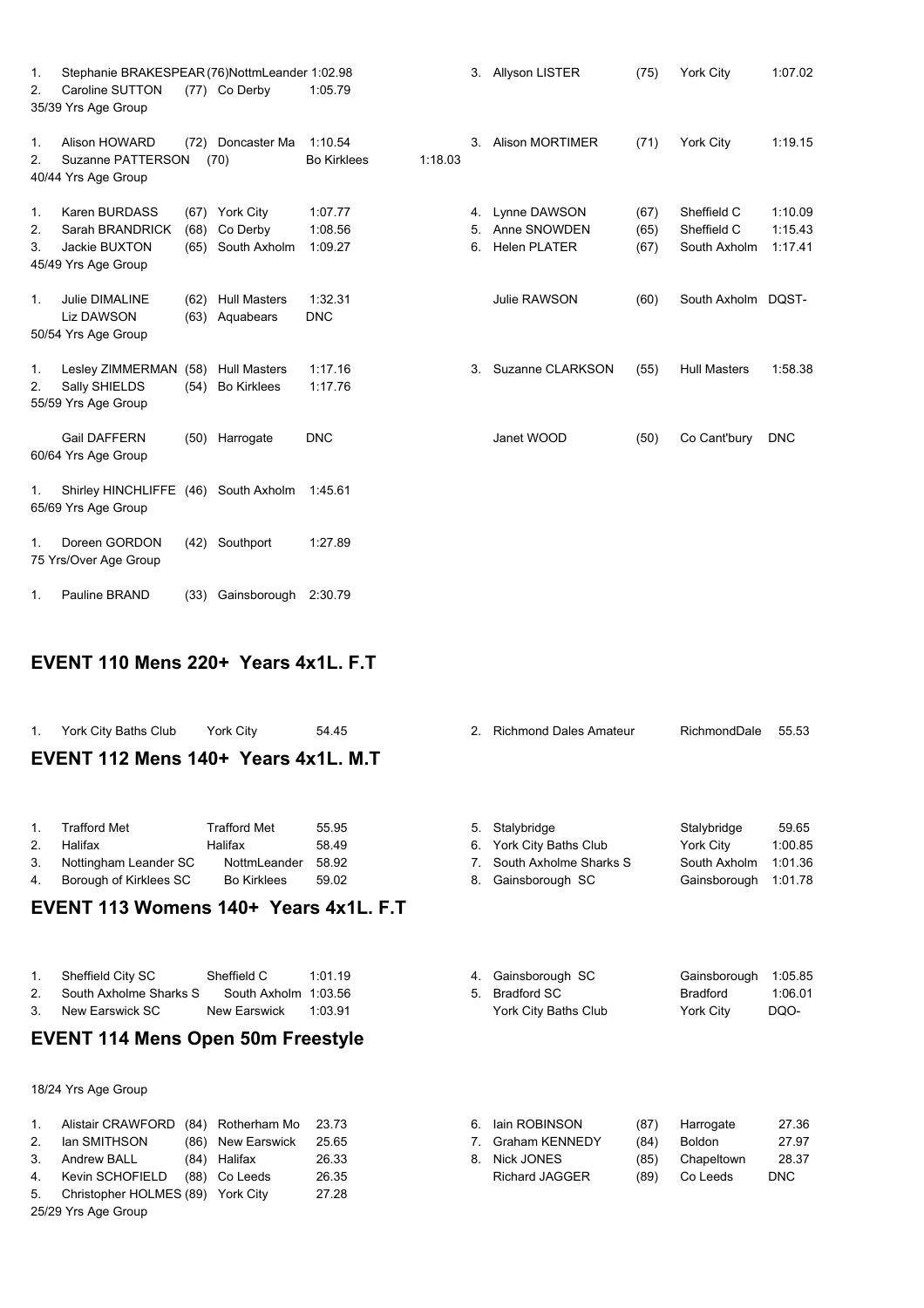| 1. | John MAJOR                          | (79) | South Hunsle        | 25.95 | 6. | Andrew WRAITH            | (81) | Boldon              | 28.29      |
|----|-------------------------------------|------|---------------------|-------|----|--------------------------|------|---------------------|------------|
| 2. | <b>Ben BRADLEY</b>                  | (80) | Maidenhead          | 26.07 | 7. | David CHARLTON           | (81) | Boldon              | 30.05      |
| 3. | John SPOUNCER                       | (79) | Scunthorpe A        | 26.65 | 8. | <b>Robert CROFTS</b>     | (83) | South Axholm        | 30.43      |
| 4. | Jonathan GILES                      | (82) | <b>Trafford Met</b> | 27.57 |    | Andrew ROBERTSHAW        | (80) | Halifax             | <b>DNC</b> |
| 5. | Gregan CLARKSON                     | (82) | <b>Hull Masters</b> | 27.79 |    | <b>Neale SAYLE</b>       | (82) | <b>Trafford Met</b> | <b>DNC</b> |
|    | 30/34 Yrs Age Group                 |      |                     |       |    |                          |      |                     |            |
| 1. | Paul CALLIS                         | (78) | South Hunsle        | 24.57 | 5. | Paul ELLIS               | (76) | South Axholm        | 27.83      |
| 2. | Paul WAINWRIGHT                     | (78) | <b>York City</b>    | 27.35 | 7. | Marc BEST                | (78) | Stockton            | 27.89      |
| 3. | <b>Stewart WORTHY</b>               | (78) | <b>Bo Kirklees</b>  | 27.75 | 8. | <b>Steve LISTER</b>      | (75) | York City           | 28.61      |
| 4. | <b>Robert WHITAKER</b>              | (77) | Halifax             | 27.77 | 9. | Matthew HARBOTTLE        | (77) | Derwent Vall        | 34.37      |
| 5. | <b>Keith PALMER</b>                 | (77) | Gainsborough        | 27.83 |    |                          |      |                     |            |
|    | 35/39 Yrs Age Group                 |      |                     |       |    |                          |      |                     |            |
| 1. | Wayne STOTT                         | (71) | NottmLeander        | 26.55 | 6. | Philip CROXALL           | (69) | Colne               | 28.45      |
| 1. | Scott BROWN                         | (69) | <b>York City</b>    | 26.55 | 7. | Robert PILLING           | (71) | <b>Bo Kirklees</b>  | 28.85      |
| 3. | <b>Steven HORNER</b>                | (72) | Eston               | 27.62 | 8. | Peter BANCROFT           | (73) | Stalybridge         | 29.55      |
| 4. | lan HARDY                           | (69) | NottmLeander        | 27.77 | 9. | <b>Bob WHITTAKER</b>     | (70) | Colne               | 29.90      |
| 5. | Mark KENDALL<br>40/44 Yrs Age Group | (70) | Co Derby            | 28.13 |    | 10. Dean KING            | (69) | York City           | 32.41      |
|    |                                     |      |                     |       |    |                          |      |                     |            |
| 1. | Stephen SMITH                       | (68) | Colne               | 25.58 | 6. | Michael PEPPER           | (64) | Rotherham Mo        | 30.51      |
| 2. | Paul NEWBERT                        | (67) | South Axholm        | 27.45 | 7. | <b>Richard CAFFERATA</b> | (64) | Gainsborough        | 30.74      |
| 3. | lan HARRIS                          | (66) | Wetherby            | 28.42 | 8. | Andrew HOWDEN            | (64) | <b>New Earswick</b> | 31.96      |
| 4. | Simon LATHAM                        | (67) | South Axholm        | 28.46 | 9. | Peter SMITH              | (64) | South Axholm        | 37.52      |
| 5. | Jonathan ODDY                       | (68) | Buxton              | 28.55 |    | Tim FLETCHER             | (66) | Grimsby Sant        | <b>DNC</b> |
|    | 45/49 Yrs Age Group                 |      |                     |       |    |                          |      |                     |            |
| 1. | Robert LUCAS                        | (61) | <b>Hull Masters</b> | 26.93 | 7. | Michael DAWES            | (59) | Rotherham Mo        | 30.84      |
| 2. | Alec JOHNSON                        | (62) | <b>Trafford Met</b> | 27.27 | 8. | Jari GODDARD             | (63) | Gainsborough        | 31.43      |
| 3. | lan HARMAN                          | (59) | <b>Hull Masters</b> | 28.31 | 9. | Eamonn HEALY             | (63) | Co Derby            | 31.98      |
| 4. | <b>Stewart ROWE</b>                 | (62) | Filey               | 28.82 |    | 10. Mark TODD            | (59) | RichmondDale        | 32.45      |
| 5. | John STANDRING                      | (62) | Stalybridge         | 29.58 |    | 11. John DUFFIELD        | (59) | Co Derby            | 33.01      |
| 6. | Michael HARRISON                    | (59) | RichmondDale        | 30.42 |    | 12. Adrian CAWTE         | (62) | Gainsborough        | 36.30      |
|    | 50/54 Yrs Age Group                 |      |                     |       |    |                          |      |                     |            |
| 1. | <b>Neville BARTON</b>               | (54) | <b>Trafford Met</b> | 27.67 | 5. | Steve CRAIG              | (54) | Colne               | 33.29      |
| 2. | <b>Blaise FORD</b>                  | (58) | NottmLeander        | 27.88 | 6. | <b>Chris MOORCROFT</b>   | (58) | Rykneld             | 38.13      |
| 3. | <b>Brian GODFREY</b>                | (55) | <b>Bo Kirklees</b>  | 27.95 | 7. | Mike SPENCER             | (55) | Co Derby            | 39.30      |
| 4. | Malcolm CLARK                       | (56) | Co Leeds            | 32.70 |    | Kevin DEVINE             | (57) | RichmondDale DNC    |            |
|    | 55/59 Yrs Age Group                 |      |                     |       |    |                          |      |                     |            |
| 1. | Stephen WHITFIELD                   | (52) | Derwent Vall        | 29.16 | 5. | Andrew TEMPLE            | (50) | Troutbeck Br        | 34.94      |
| 2. | <b>Brian TAYLOR</b>                 | (50) | Doncaster Ma        | 30.70 | 6. | Steven EDDISON           | (49) | Co Bradford         | 38.98      |
| 3. | Nigel HODKINSON                     | (53) | Stalybridge         | 31.86 |    | Roy CROUCH               | (50) | York City           | DQST-      |
| 4. | Mike KEEBLE                         | (51) | Gainsborough        | 32.48 |    |                          |      |                     |            |
|    | 60/64 Yrs Age Group                 |      |                     |       |    |                          |      |                     |            |
| 1. | Duncan BROWN                        | (47) | York City           | 30.09 |    | Roger HARRISON           | (44) | <b>Trafford Met</b> | <b>DNC</b> |
| 2. | Peter KERSLAKE                      | (48) | Enfield WP          | 31.11 |    | David WOOD               | (47) | Co Cant'bury        | <b>DNC</b> |
| 3. | Carl BUTLER                         | (44) | RichmondDale        | 35.79 |    | David NORVILLE           | (47) | New Earswick DQST-  |            |
| 4. | Peter INGHAM                        | (44) | Rotherham Mo        | 38.81 |    |                          |      |                     |            |
|    | 65/69 Yrs Age Group                 |      |                     |       |    |                          |      |                     |            |
| 1. | Neil MACKINNON                      | (41) | <b>Trafford Met</b> | 29.89 | 4. | Alan BROWN               | (39) | Aquabears           | 49.36      |
| 2. | David CHERRIMAN                     | (43) | Richmond            | 31.91 | 5. | Geoffery HALES           | (39) | <b>Hull Masters</b> | 51.08      |
| 3. | Donald FLETCHER                     | (42) | Aquabears           | 38.22 |    |                          |      |                     |            |
|    | 70/74 Yrs Age Group                 |      |                     |       |    |                          |      |                     |            |
| 1. | Alan CLARKSON                       | (36) | <b>York City</b>    | 35.07 | 3. | Colin SAGE               | (36) | <b>Hull Masters</b> | 38.87      |
| 2. | Dennis HARRISON                     | (37) | <b>Hull Masters</b> | 35.96 | 4. | John ANDERSON            | (37) | <b>Trafford Met</b> | 42.14      |
|    | 75 Yrs/Over Age Group               |      |                     |       |    |                          |      |                     |            |

1. Raoul FELD (30) Grimsby Sant 45.18

# **EVENT 115 Womens Open 50m Butterfly**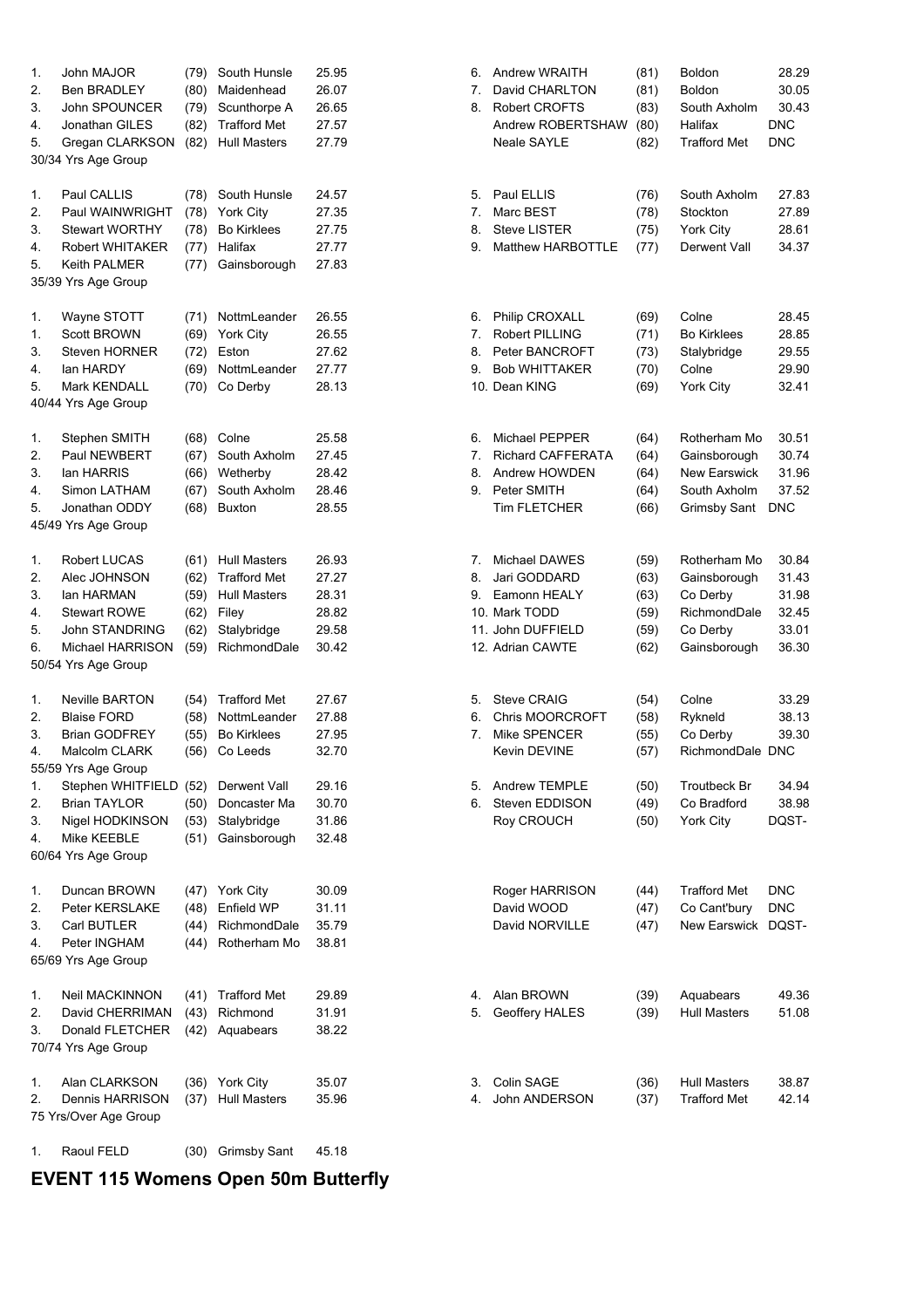18/24 Yrs Age Group

| 1.<br>2.<br>3.<br>4.       | Sarah DAWES<br>Kimberley CLARKSON(84)<br>Gemma HART<br>Gemma CAWTE<br>25/29 Yrs Age Group | (85)<br>(87)<br>(88) | Rotherham Mo<br><b>Hull Masters</b><br>Cleethorpes<br>Gainsborough | 33.80<br>35.58<br>37.04<br>37.40 | 5.<br>6. | Emily BROADBENT<br>Julieann GREEN<br>Claire ROBSON | (89)<br>(86)<br>(88) | New Earswick<br>Boldon<br>Boldon   | 40.28<br>41.27<br><b>DNC</b> |
|----------------------------|-------------------------------------------------------------------------------------------|----------------------|--------------------------------------------------------------------|----------------------------------|----------|----------------------------------------------------|----------------------|------------------------------------|------------------------------|
| 1.<br>2.<br>3.             | Elizabeth MOULD<br>Sarah KINSEY<br>Michelle HEPPLES<br>30/34 Yrs Age Group                | (82)<br>(79)         | Wetherby<br>Co Wakefield<br>(82) Filey                             | 32.30<br>33.20<br>33.77          | 4.<br>5. | Samantha GARRISON<br>Emma DAVIES                   | (81)<br>(79)         | Gainsborough<br>Co Derby           | 33.91<br>34.48               |
| 1.                         | Caroline SUTTON<br>35/39 Yrs Age Group                                                    | (77)                 | Co Derby                                                           | 35.01                            | 2.       | Catherine BELLABY                                  | (78)                 | Co Bradford                        | 39.73                        |
| $\mathbf{1}$ .<br>2.<br>3. | Karen HOLDEN<br><b>Helen TAYLOR</b><br><b>Alison MORTIMER</b><br>40/44 Yrs Age Group      | (69)<br>(69)<br>(71) | Rotherham Mo<br><b>New Earswick</b><br><b>York City</b>            | 34.88<br>36.84<br>42.88          | 4.       | Dawn DOUGHTY<br>Anna NICHOLSON                     | (71)<br>(70)         | Gainsborough<br>York City          | 58.63<br><b>DNC</b>          |
| $\mathbf 1$ .<br>2.<br>3.  | Sarah BRANDRICK<br>Jackie BUXTON<br>Karen BURDASS<br>45/49 Yrs Age Group                  | (68)<br>(65)<br>(67) | Co Derby<br>South Axholm<br>York City                              | 34.59<br>34.66<br>34.95          | 4.<br>5. | Jane EVES<br>Steph PEARCE<br><b>Heather ROBSON</b> | (64)<br>(68)<br>(68) | Ryedale<br>South Axholm<br>Ryedale | 44.90<br>56.01<br><b>DNC</b> |
| $\mathbf{1}$ .<br>2.       | Carolyn IRVINE<br>Lesley KILLEN<br>50/54 Yrs Age Group                                    | (63)                 | <b>Bo Kirklees</b><br>(60) York City                               | 36.79<br>38.08                   | 3.       | Carol JAMES                                        | (60)                 | Sheffield C                        | 44.50                        |
| 1.<br>2.                   | Lesley ZIMMERMAN<br>Sally SHIELDS<br>60/64 Yrs Age Group                                  | (58)<br>(54)         | <b>Hull Masters</b><br><b>Bo Kirklees</b>                          | 39.17<br>40.48                   | 3.       | Wendy OFFORD                                       | (54)                 | <b>Bo Kirklees</b>                 | 40.76                        |
| 1.                         | <b>Rachel BARTON</b>                                                                      | (48)                 | <b>Trafford Met</b>                                                | 35.47                            | 2.       | Shirley HINCHLIFFE                                 | (46)                 | South Axholm                       | 58.17                        |

# **EVENT 116 Mens Open 100m Backstroke**

| 1.                   | Mark BALDRY<br>25/29 Yrs Age Group                               | (87)         | New Earswick                           | 1:11.94            |                |                                        |              |                                     |                    |
|----------------------|------------------------------------------------------------------|--------------|----------------------------------------|--------------------|----------------|----------------------------------------|--------------|-------------------------------------|--------------------|
| 1.                   | Gregan CLARKSON<br>30/34 Yrs Age Group                           | (82)         | <b>Hull Masters</b>                    | 1:14.85            |                | <b>Neale SAYLE</b>                     | (82)         | <b>Trafford Met</b>                 | <b>DNC</b>         |
| 1.                   | Paul CALLIS<br>35/39 Yrs Age Group                               | (78)         | South Hunsle                           | 1:03.66            | 2.             | Paul ELLIS                             | (76)         | South Axholm                        | 1:11.11            |
| $\mathbf{1}$ .<br>2. | Steven HORNER<br>lan HARDERN<br>40/44 Yrs Age Group              | (72)<br>(69) | Eston<br><b>Trafford Met</b>           | 1:08.35<br>1:08.91 | 3.<br>4.       | Philip CROXALL<br><b>Bob WHITTAKER</b> | (69)<br>(70) | Colne<br>Colne                      | 1:20.64<br>1:21.03 |
| 1 <sub>1</sub>       | Paul NEWBERT<br>45/49 Yrs Age Group                              | (67)         | South Axholm                           | 1:15.81            | 2 <sub>1</sub> | Simon LATHAM                           | (67)         | South Axholm                        | 1:24.03            |
| $\mathbf{1}$ .<br>2. | <b>Steve ALLEN</b><br><b>Graham ACTON</b><br>50/54 Yrs Age Group | (60)<br>(59) | <b>Hull Masters</b><br><b>Bradford</b> | 1:09.73<br>1:14.27 | 3.             | Tony FAWTHROP                          | (62)         | <b>Bo Kirklees</b>                  | 1:22.03            |
| $\mathbf{1}$ .       | <b>Tom DEAN</b><br>55/59 Yrs Age Group                           |              | (56) Aquabears                         | 1:16.59            |                | Kevin DEVINE                           | (57)         | RichmondDale DNC                    |                    |
| 1.<br>2.             | Christopher BROWN<br>Roy CROUCH<br>60/64 Yrs Age Group           | (53)<br>(50) | Co Bradford<br><b>York City</b>        | 1:10.98<br>1:25.75 | 3.<br>4.       | Mike KEEBLE<br><b>Andrew TEMPLE</b>    | (51)<br>(50) | Gainsborough<br><b>Troutbeck Br</b> | 1:27.04<br>1:38.58 |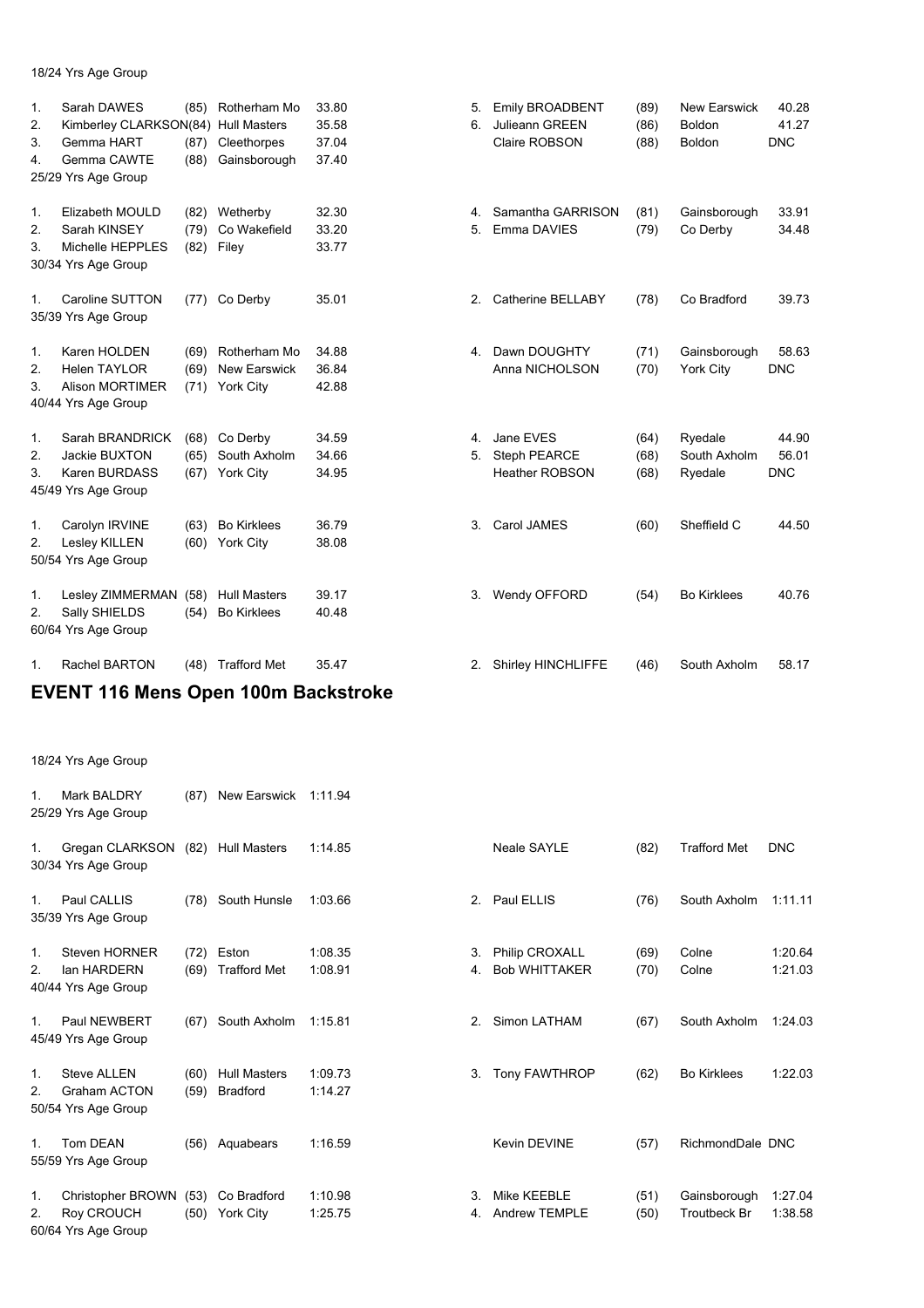| $1_{-}$     | Peter INGHAM<br>65/69 Yrs Age Group        |      | $(44)$ Rotherham Mo 1:44.63 |         |                |               |      |                     |         |
|-------------|--------------------------------------------|------|-----------------------------|---------|----------------|---------------|------|---------------------|---------|
| $1_{-}$     | lan DAVISON<br>70/74 Yrs Age Group         |      | (43) South Axholm           | 1:42.90 |                |               |      |                     |         |
| $1_{\cdot}$ | <b>Bill MOORE</b><br>75 Yrs/Over Age Group |      | (37) Halifax                | 1:39.13 | 2 <sup>2</sup> | John ANDERSON | (37) | <b>Trafford Met</b> | 1:45.39 |
| 1.          | Raoul FELD                                 | (30) | Grimsby Sant                | 2:05.01 |                |               |      |                     |         |

# **EVENT 117 Womens Open 100m IM**

18/24 Yrs Age Group

| 1. | <b>Alison PENNELL</b>              | (89) | South Axholm        | 1:10.93    | 5. | Julieann GREEN            | (86) | Boldon              | 1:31.48    |
|----|------------------------------------|------|---------------------|------------|----|---------------------------|------|---------------------|------------|
| 2. | Claire SHORTT                      | (87) | Rotherham Mo        | 1:12.20    |    | Claire ROBSON             | (88) | Boldon              | <b>DNC</b> |
| 3. | Alice LAWRENSON                    | (89) | <b>York City</b>    | 1:15.58    |    | Gemma HART                | (87) | Cleethorpes         | <b>DNC</b> |
| 4. | Emily BROADBENT                    | (89) | New Earswick        | 1:26.50    |    |                           |      |                     |            |
|    | 25/29 Yrs Age Group                |      |                     |            |    |                           |      |                     |            |
|    |                                    |      |                     |            |    |                           |      |                     |            |
| 1. | Lisa POOLE                         | (83) | Co Sheffield        | 1:13.53    | 4. | <b>Christine HAWKRIGG</b> | (81) | Co Derby            | 1:19.67    |
| 2. | Suzanne CLARK                      | (81) | <b>Hull Masters</b> | 1:18.91    | 5. | Natalie TAYLOR            | (82) | Sheffield C         | 1:22.59    |
| 3. | Samantha GARRISON(81) Gainsborough |      |                     | 1:19.22    |    | Lara WANTENAAR            | (81) | Halifax             | <b>DNC</b> |
|    | 30/34 Yrs Age Group                |      |                     |            |    |                           |      |                     |            |
| 1. | Catherine BELLABY                  | (78) | Co Bradford         | 1:30.92    |    |                           |      |                     |            |
|    | 35/39 Yrs Age Group                |      |                     |            |    |                           |      |                     |            |
| 1. | Karen HOLDEN                       | (69) | Rotherham Mo        | 1:19.32    | 4. | <b>Helen TAYLOR</b>       | (69) | <b>New Earswick</b> | 1:28.01    |
| 2. | Alison HOWARD                      | (72) | Doncaster Ma        | 1:20.48    | 5. | Dawn DOUGHTY              | (71) | Gainsborough        | 1:59.86    |
| 3. | Fiona HARRIS                       | (69) | Wetherby            | 1:24.64    |    |                           |      |                     |            |
|    | 40/44 Yrs Age Group                |      |                     |            |    |                           |      |                     |            |
| 1. | <b>Tarn WHITWORTH</b>              | (67) | <b>Bradford</b>     | 1:17.63    | 6. | Anne SNOWDEN              | (65) | Sheffield C         | 1:26.55    |
| 2. | Jackie BUXTON                      | (65) | South Axholm        | 1:17.99    |    | 7. Jane EVES              | (64) | Ryedale             | 1:35.59    |
| 3. | <b>Ruth RHODES</b>                 | (68) | <b>Bradford</b>     | 1:20.83    |    | <b>Heather ROBSON</b>     | (68) | Ryedale             | <b>DNC</b> |
| 4. | Lynne DAWSON                       | (67) | Sheffield C         | 1:22.74    |    | Liz MCINTOSH              | (64) | Harrogate           | <b>DNC</b> |
| 5. | Jayne SIMPSON                      | (67) | Boldon              | 1:23.80    |    | <b>Kirsten DURRANS</b>    | (67) | <b>Bo Kirklees</b>  | <b>DNC</b> |
|    | 45/49 Yrs Age Group                |      |                     |            |    |                           |      |                     |            |
| 1. | Carolyn IRVINE                     | (63) | <b>Bo Kirklees</b>  | 1:22.99    | 5. | <b>Julie DIMALINE</b>     | (62) | <b>Hull Masters</b> | 1:48.35    |
| 2. | Jacqueline ROBINSON(62) Harrogate  |      |                     | 1:24.89    | 6. | Dawn BOTTOMS              | (61) | Gainsborough        | 2:00.03    |
| 3. | <b>Helen TURNER</b>                | (61) | Rotherham Mo        | 1:27.10    |    | Donna SIMPSON             | (61) | Harrogate           | <b>DNC</b> |
| 4. | Julie RAWSON                       |      | (60) South Axholm   | 1:43.56    |    |                           |      |                     |            |
|    | 50/54 Yrs Age Group                |      |                     |            |    |                           |      |                     |            |
| 1. | <b>Jill JONES</b>                  | (57) | <b>Trafford Met</b> | 1:19.43    | 3. | Sally SHIELDS             | (54) | <b>Bo Kirklees</b>  | 1:27.51    |
| 2. | Lesley ZIMMERMAN (58)              |      | <b>Hull Masters</b> | 1:26.23    |    |                           |      |                     |            |
|    | 55/59 Yrs Age Group                |      |                     |            |    |                           |      |                     |            |
|    |                                    |      |                     |            |    |                           |      |                     |            |
|    | <b>Gail DAFFERN</b>                | (50) | Harrogate           | <b>DNC</b> |    | Janet WOOD                | (50) | Co Cant'bury        | <b>DNC</b> |
|    | 60/64 Yrs Age Group                |      |                     |            |    |                           |      |                     |            |
| 1. | Shirley HINCHLIFFE                 | (46) | South Axholm        | 1:59.81    |    |                           |      |                     |            |
|    | 75 Yrs/Over Age Group              |      |                     |            |    |                           |      |                     |            |
|    |                                    |      |                     |            |    |                           |      |                     |            |

# 1. Pauline BRAND (33) Gainsborough 3:04.57

# **EVENT 118 Mixed 220+ years 4x1L. M.T**

| Trafford Metro Bor SC Trafford Met |           | 1:03.50 | 3. Hull Masters SC | Hull Masters 1:12.95 |  |
|------------------------------------|-----------|---------|--------------------|----------------------|--|
| 2. York City Baths Club            | York City | 1:10.69 | 4. Gainsborough SC | Gainsborough 1:27.76 |  |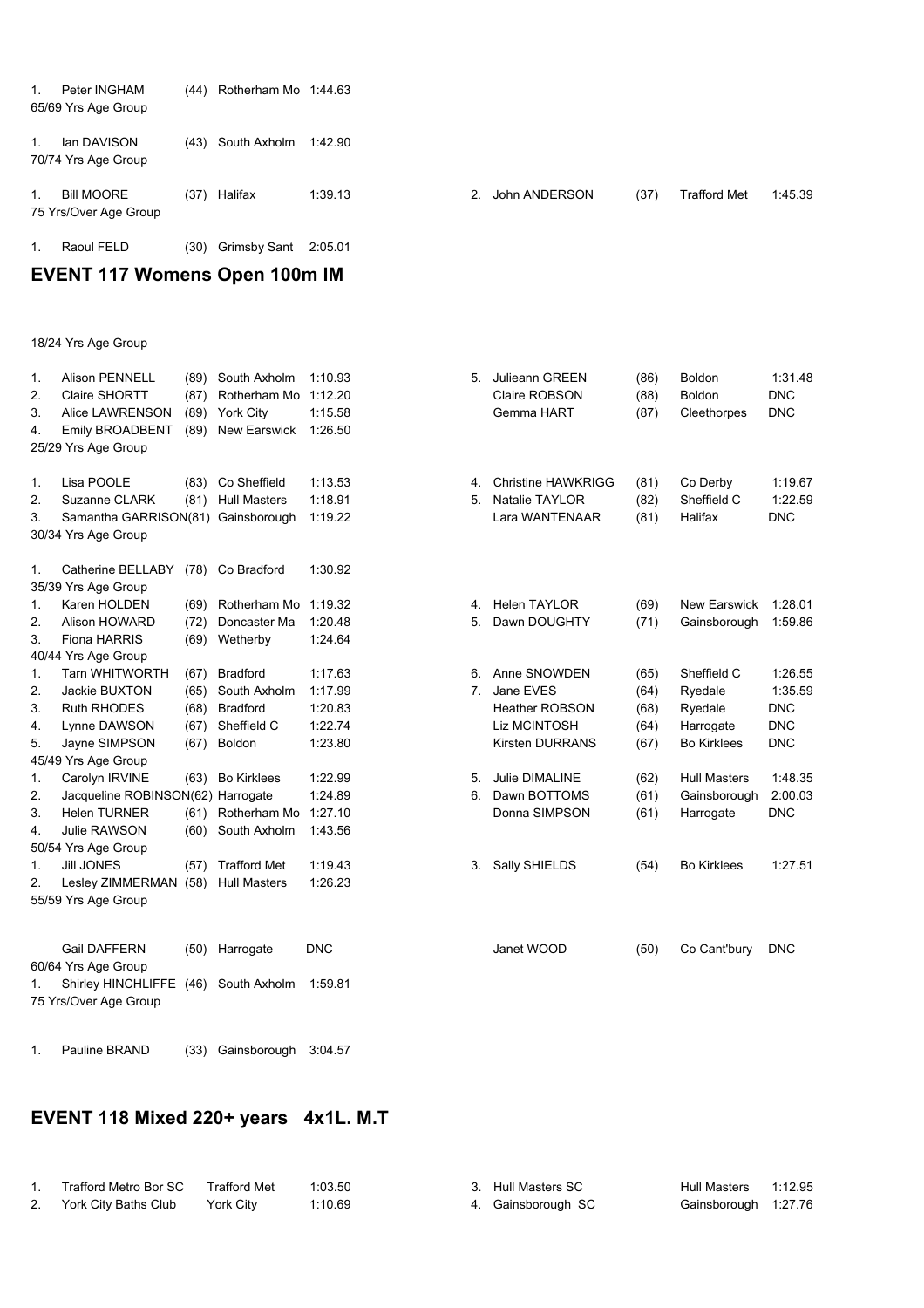#### **EVENT 119 Mixed 100+ Years 4x1L. F.T**

1. Gainsborough SC Gainsborough 1:06.65

#### **EVENT 120 Mixed 180+ Years 4x1L. M.T**

|    | Gainsborough SC      | Gainsborough | 1:07.99 |
|----|----------------------|--------------|---------|
| 2. | York City Baths Club | York City    | 1:09.96 |

### **EVENT 121 Mixed 140+ Years 4x1L. F.T**

| 1.  | York City Baths Club   | York City          | 53.30   |  |
|-----|------------------------|--------------------|---------|--|
| 2.  | Borough of Kirklees SC | <b>Bo Kirklees</b> | 54.44   |  |
| 3.  | Wetherby SC            | Wetherby           | 54.57   |  |
| 4.  | South Axholme A        | South Axholm       | 55.28   |  |
| -5. | South Axholme B        | South Axholm       | 1:00.13 |  |

| 1. | Gainsborough SC                      | Gainsborough       | 1:07.99 | 3. | New Earswick SC    |     | New Earswick         | 1:10.75 |
|----|--------------------------------------|--------------------|---------|----|--------------------|-----|----------------------|---------|
| 2. | York City Baths Club                 | York City          | 1:09.96 |    | 4. South Axholm    | AT/ | South Axholm         | 1:19.02 |
|    | EVENT 121 Mixed 140+ Years 4x1L, F.T |                    |         |    |                    |     |                      |         |
|    |                                      |                    |         |    |                    |     |                      |         |
|    |                                      |                    |         |    |                    |     |                      |         |
| 1. | York City Baths Club                 | York City          | 53.30   | 6  | Rotherham Metro SC |     | Rotherham Mo 1:00.64 |         |
| 2. | Borough of Kirklees SC               | <b>Bo Kirklees</b> | 54.44   |    | Gainsborough SC    |     | Gainsborough         | 1:01.11 |
| 3. | Wetherby SC                          | Wetherby           | 54.57   | 8. | New Earswick SC    |     | New Earswick         | 1:01.74 |
| 4. | South Axholme A                      | South Axholm       | 55.28   | 9  | Bradford SC        |     | <b>Bradford</b>      | 1:06.06 |

## **Yorkshire Open Masters 2008**

# **Under ASA Laws & ASA Technical Rules of Swimming Session - 2 Scarborough Pool**

#### **EVENT 201 Mens/Womens Open 200m Freestyle**

#### MENS 18/24 Yrs Age Group

| 1.<br>2. | Adam HARVEY<br><b>Graham KENNEDY</b><br>MENS 25/29 Yrs Age Group | (84)<br>(84) | Filey<br>Boldon     | 2:09.97<br>2:16.52 | 3. | <b>Tim BURDETT</b>    | (85) | <b>Boldon</b>      | 2:22.17    |  |
|----------|------------------------------------------------------------------|--------------|---------------------|--------------------|----|-----------------------|------|--------------------|------------|--|
| 1.       | Gregan CLARKSON<br>MENS 30/34 Yrs Age Group                      | (82)         | <b>Hull Masters</b> | 2:18.96            | 2. | Andrew WRAITH         | (81) | <b>Boldon</b>      | 2:23.99    |  |
| 1.       | Paul CALLIS                                                      | (78)         | South Hunsle        | 2:03.97            | 4. | Paul ELLIS            | (76) | South Axholm       | 2:19.76    |  |
| 2.       | <b>Martin TEMPLE</b>                                             | (77)         | <b>Bo Kirklees</b>  | 2:18.25            | 5. | <b>Steve LISTER</b>   | (75) | York City          | 2:21.23    |  |
| 3.       | Robert WHITAKER                                                  | (77)         | Halifax             | 2:19.53            |    |                       |      |                    |            |  |
|          | MENS 35/39 Yrs Age Group                                         |              |                     |                    |    |                       |      |                    |            |  |
| 1.       | Wayne STOTT                                                      | (71)         | NottmLeander        | 2:08.86            | 4. | Philip CROXALL        | (69) | Colne              | 2:24.12    |  |
| 2.       | John RUMMOND                                                     | (71)         | Harrogate           | 2:09.18            | 5. | <b>Bob WHITTAKER</b>  | (70) | Colne              | 2:30.65    |  |
| 3.       | Robert PILLING                                                   | (71)         | <b>Bo Kirklees</b>  | 2:21.31            |    |                       |      |                    |            |  |
|          | MENS 40/44 Yrs Age Group                                         |              |                     |                    |    |                       |      |                    |            |  |
| 1.       | Stuart HOYLE                                                     | (66)         | Halifax             | 2:17.31            | 4. | Simon LATHAM          | (67) | South Axholm       | 2:26.43    |  |
| 2.       | Paul NEWBERT                                                     | (67)         | South Axholm        | 2:20.45            | 5. | <b>Andrew CARR</b>    | (66) | Cleethorpes        | 2:47.80    |  |
| 3.       | Jonathan ODDY                                                    | (68)         | Buxton              | 2:23.80            |    | <b>James WHITWELL</b> | (67) | <b>Bo Kirklees</b> | <b>DNC</b> |  |
|          | MENS 45/49 Yrs Age Group                                         |              |                     |                    |    |                       |      |                    |            |  |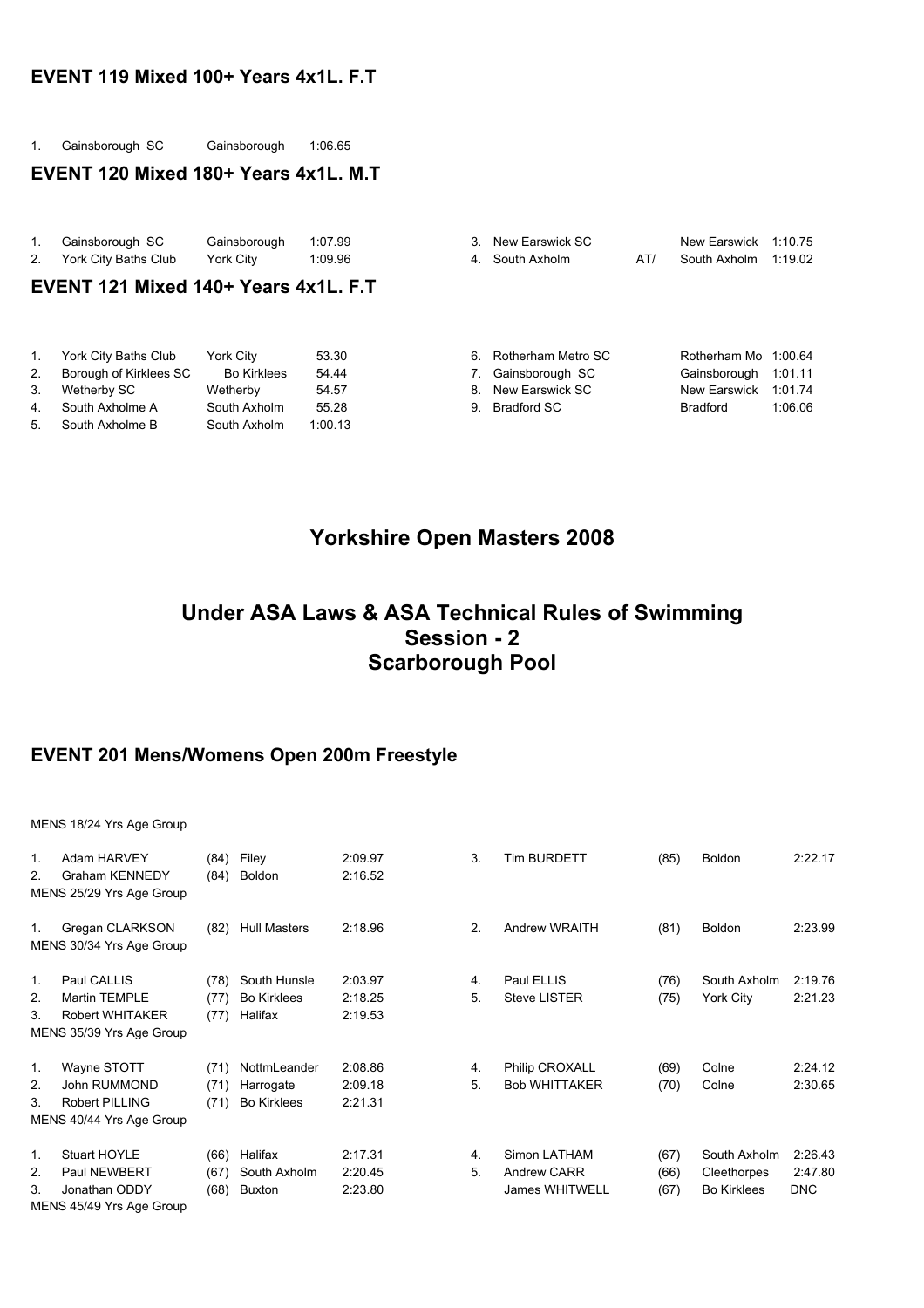| 1.<br>2.<br>3. | <b>Stewart ROWE</b><br><b>Graham ACTON</b><br><b>Tony FAWTHROP</b>     | (59)<br>(62) | (62) Filey<br><b>Bradford</b><br><b>Bo Kirklees</b> | 2:22.22<br>2:22.72<br>2:25.30 | 5.<br>6.<br>7. | David SMITH<br>Alec JOHNSON<br>John DUFFIELD | (61)<br>(62)<br>(59) | Co Sheffield<br><b>Trafford Met</b><br>Co Derby | 2:26.92<br>2:43.33<br>2:59.86 |
|----------------|------------------------------------------------------------------------|--------------|-----------------------------------------------------|-------------------------------|----------------|----------------------------------------------|----------------------|-------------------------------------------------|-------------------------------|
| 4.             | <b>Stuart WILLIAMS</b><br>MENS 50/54 Yrs Age Group                     | (61)         | Halifax                                             | 2:25.41                       |                |                                              |                      |                                                 |                               |
| 1.<br>2.       | Paul ORMEROD<br>Martyn BINNS<br>MENS 55/59 Yrs Age Group               | (58)<br>(58) | <b>Bo Kirklees</b><br><b>Bo Kirklees</b>            | 2:22.96<br>2:33.87            |                | <b>Steve CRAIG</b>                           | (54)                 | Colne                                           | <b>DNC</b>                    |
| 1.             | Alan ROWSON<br>MENS 60/64 Yrs Age Group                                |              | (49) Trafford Met                                   | 2:45.39                       | 2.             | Andrew TEMPLE                                | (50)                 | Troutbeck Br                                    | 3:07.52                       |
| 1.<br>2.       | Peter KERSLAKE<br>Peter INGHAM<br>MENS 65/69 Yrs Age Group             |              | (48) Enfield WP<br>(44) Rotherham Mo                | 2:40.26<br>3:20.70            |                | David WOOD                                   | (47)                 | Co Cant'bury                                    | <b>DNC</b>                    |
| 1.             | Neil MACKINNON<br>MENS 70/74 Yrs Age Group                             | (41)         | <b>Trafford Met</b>                                 | 2:45.60                       | 2.             | Donald FLETCHER                              | (42)                 | Aquabears                                       | 2:59.20                       |
| 1.             | <b>Bill MOORE</b><br>MENS 75 Yrs/Over Age Group                        |              | (37) Halifax                                        | 3:03.85                       | 2.             | Keith GODBEHERE                              | (34)                 | Rotherham Mo 3:13.76                            |                               |
| 1.             | Raoul FELD<br>WOMENS 18/24 Yrs Age Group                               | (30)         | <b>Grimsby Sant</b>                                 | 4:33.46                       |                |                                              |                      |                                                 |                               |
| 1.             | <b>Alison PENNELL</b><br>WOMENS 25/29 Yrs Age Group                    | (89)         | South Axholm                                        | 2:15.83                       | 2.             | Kimberley CLARKSON                           | (84)                 | <b>Hull Masters</b>                             | 2:40.83                       |
| 1.<br>2.       | Sarah KINSEY<br>Natalie TAYLOR<br>WOMENS 30/34 Yrs Age Group           | (82)         | (79) Co Wakefield<br>Sheffield C                    | 2:22.92<br>2:36.77            |                | Alice TEMPLE                                 | (79)                 | Co Leeds                                        | DNC                           |
| 1.             | Stephanie BRAKESPEAR(76)<br>WOMENS 35/39 Yrs Age Group                 |              | NottmLeander                                        | 2:20.50                       | 2.             | Allyson LISTER                               | (75)                 | York City                                       | 2:23.68                       |
| 1.<br>2.       | <b>Fiona HARRIS</b><br>Suzanne PATTERSON<br>WOMENS 40/44 Yrs Age Group | (69)<br>(70) | Wetherby<br><b>Bo Kirklees</b>                      | 2:39.12<br>2:48.72            | 3.             | <b>Alison MORTIMER</b>                       | (71)                 | York City                                       | 2:55.28                       |
| 1.<br>2.       | Karen BURDASS<br>Jackie BUXTON<br>WOMENS 45/49 Yrs Age Group           | (65)         | (67) York City<br>South Axholm                      | 2:29.06<br>2:34.88            | 3.<br>4.       | Lynne DAWSON<br><b>Tracie GORST</b>          | (67)<br>(68)         | Sheffield C<br><b>Trafford Met</b>              | 2:41.14<br>2:59.36            |
| 1.<br>2.       | Carolyn IRVINE<br><b>Helen TURNER</b><br>WOMENS 50/54 Yrs Age Group    | (61)         | (63) Bo Kirklees<br>Rotherham Mo                    | 2:45.03<br>2:53.58            | 3.<br>4.       | Julie DIMALINE<br>Julie RAWSON               | (62)<br>(60)         | <b>Hull Masters</b><br>South Axholm             | 3:17.93<br>3:19.73            |
| 1.<br>2.       | <b>Jill JONES</b><br>Sally SHIELDS<br>WOMENS 55/59 Yrs Age Group       | (57)<br>(54) | <b>Trafford Met</b><br><b>Bo Kirklees</b>           | 2:26.71<br>2:48.62            | 3.             | Lesley ZIMMERMAN                             | (58)                 | <b>Hull Masters</b>                             | 2:55.89                       |
|                | Gail DAFFERN<br>WOMENS 60/64 Yrs Age Group                             |              | (50) Harrogate                                      | <b>DNC</b>                    |                |                                              |                      |                                                 |                               |
| 1.             | Shirley HINCHLIFFE<br>WOMENS 65/69 Yrs Age Group                       | (46)         | South Axholm                                        | 4:04.81                       |                |                                              |                      |                                                 |                               |
| 1.             | Doreen GORDON<br>WOMENS 75 Yrs/Over Age Group                          | (42)         | Southport                                           | 3:10.75                       |                |                                              |                      |                                                 |                               |
| 1.             | Pauline BRAND                                                          |              | (33) Gainsborough                                   | 5:21.68                       |                |                                              |                      |                                                 |                               |

## **EVENT 202 Mens Open 100m Breaststroke**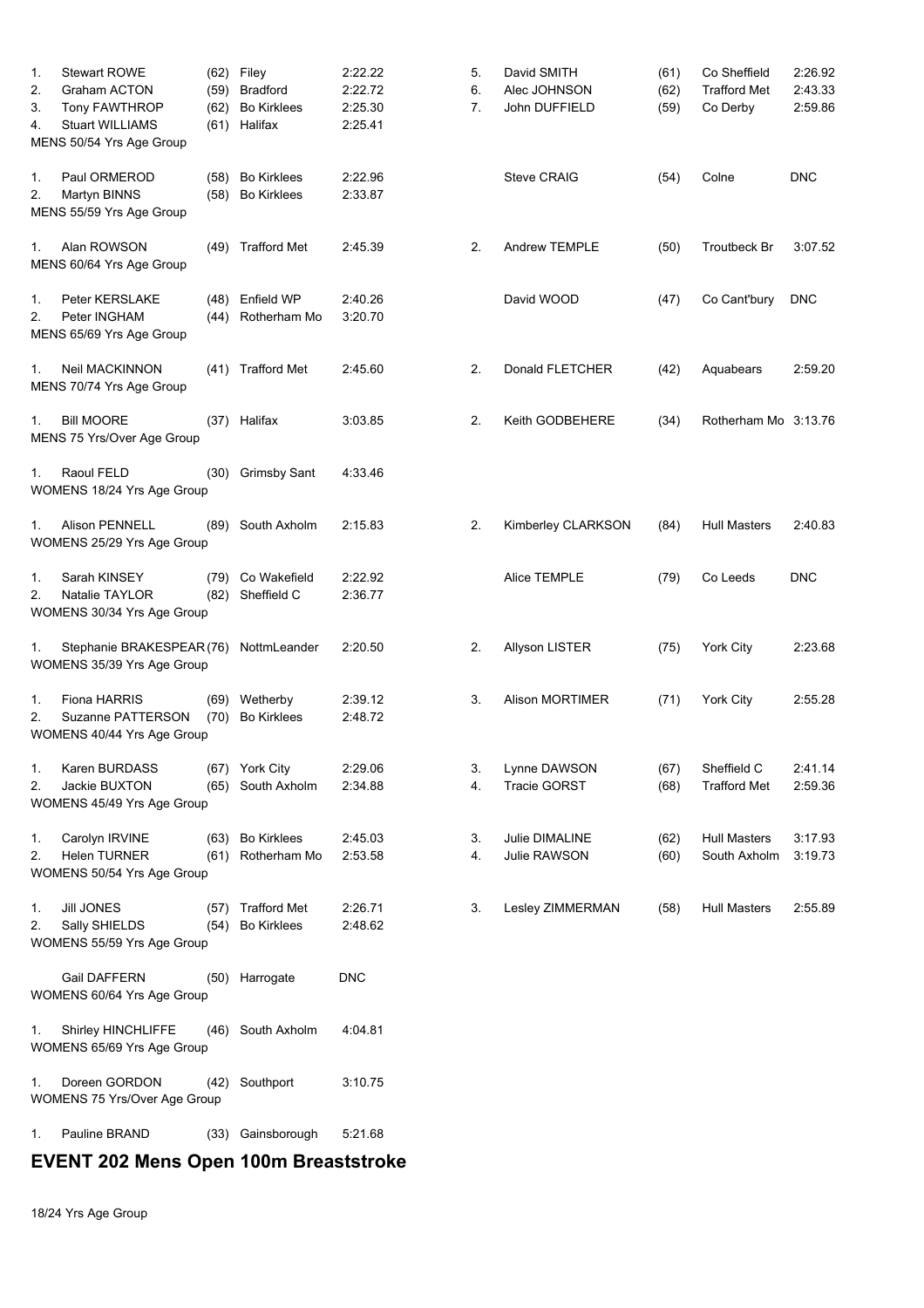| 1.<br>2.                   | <b>Alistair CRAWFORD</b><br><b>Andrew BALL</b>                                                        |                              | (84) Rotherham Mo<br>(84) Halifax                                    | 1:09.84<br>1:12.89                                  | 3.                   | <b>Nick JONES</b>                                                                 | (85)                                 | Chapeltown                                                                                    | 1:17.66                                                |
|----------------------------|-------------------------------------------------------------------------------------------------------|------------------------------|----------------------------------------------------------------------|-----------------------------------------------------|----------------------|-----------------------------------------------------------------------------------|--------------------------------------|-----------------------------------------------------------------------------------------------|--------------------------------------------------------|
|                            | 25/29 Yrs Age Group                                                                                   |                              |                                                                      |                                                     |                      |                                                                                   |                                      |                                                                                               |                                                        |
| 1.<br>2.                   | David CHARLTON<br>Robert CROFTS                                                                       | (83)                         | (81) Boldon<br>South Axholm                                          | 1:26.56<br>1:30.17                                  |                      | Andrew ROBERTSHAW                                                                 | (80)                                 | Halifax                                                                                       | <b>DNC</b>                                             |
| 1.<br>2.<br>3.             | 30/34 Yrs Age Group<br>Paul CALLIS<br>Marc BEST<br><b>Stewart WORTHY</b><br>35/39 Yrs Age Group       | (78)                         | (78) South Hunsle<br>(78) Stockton<br><b>Bo Kirklees</b>             | 1:07.69<br>1:12.93<br>1:19.16                       | 4.                   | Paul ELLIS<br><b>Timothy GLEESON</b>                                              | (76)<br>(74)                         | South Axholm<br>Co Sheffield                                                                  | 1:21.71<br><b>DNC</b>                                  |
| 1.<br>2.<br>3.<br>4.       | Philip CROPPER<br>Steven HORNER<br>Paul BUTLER<br>Kyran PARKER<br>40/44 Yrs Age Group                 | (72)<br>(72)                 | Aquabears<br>Eston<br>(72) Co Sheffield<br>(70) Wetherby             | 1:12.86<br>1:13.79<br>1:15.57<br>1:15.70            | 5.                   | Philip CROXALL<br>Andrew COLES<br>John RUMMOND                                    | (69)<br>(70)<br>(71)                 | Colne<br>Harrogate<br>Harrogate                                                               | 1:21.66<br><b>DNC</b><br><b>DNC</b>                    |
| 1.<br>2.<br>3.<br>4.<br>5. | lan HARRIS<br><b>Andrew CARR</b><br>Nigel ALI<br>Steve GOODALL<br>Paul NEWBERT<br>45/49 Yrs Age Group | (66)<br>(64)<br>(65)<br>(67) | (66) Wetherby<br>Cleethorpes<br>Aquabears<br>Matlock<br>South Axholm | 1:14.15<br>1:16.09<br>1:16.37<br>1:23.33<br>1:26.82 | 6.<br>7.<br>8.<br>9. | Dean HARDY<br>Simon LATHAM<br>lan HOWROYD<br>Andrew HOWDEN<br><b>Tim FLETCHER</b> | (67)<br>(67)<br>(67)<br>(64)<br>(66) | <b>Hull Masters</b><br>South Axholm<br><b>Bradford</b><br><b>New Earswick</b><br>Grimsby Sant | 1:27.25<br>1:28.06<br>1:35.87<br>1:36.29<br><b>DNC</b> |
| 1.<br>2.                   | <b>Stuart WILLIAMS</b><br>Michael HARRISON<br>50/54 Yrs Age Group                                     |                              | (61) Halifax<br>(59) RichmondDale                                    | 1:23.56<br>1:25.77                                  | 3.                   | David SULLIVAN                                                                    | (62)                                 | Thorne                                                                                        | 1:27.97                                                |
| 1.                         | <b>Neville BARTON</b><br>55/59 Yrs Age Group                                                          |                              | (54) Trafford Met                                                    | 1:16.65                                             | 2.                   | Phil DAVIS                                                                        | (57)                                 | NottmLeander                                                                                  | 1:16.70                                                |
| 1.<br>2.                   | <b>Brian TAYLOR</b><br><b>Godfrey GREEN</b><br>60/64 Yrs Age Group                                    | (50)<br>(49)                 | Doncaster Ma<br>Gainsborough                                         | 1:28.05<br>1:31.83                                  |                      | Steven EDDISON                                                                    | (49)                                 | Co Bradford                                                                                   | DNC                                                    |
| 1.                         | Peter INGHAM<br>65/69 Yrs Age Group                                                                   |                              | (44) Rotherham Mo                                                    | 1:46.94                                             |                      |                                                                                   |                                      |                                                                                               |                                                        |
| 1.                         | lan DAVISON<br>70/74 Yrs Age Group                                                                    |                              | (43) South Axholm                                                    | 1:49.49                                             |                      |                                                                                   |                                      |                                                                                               |                                                        |
| 1.<br>2.                   | <b>Bill MOORE</b><br>Colin SAGE<br>75 Yrs/Over Age Group                                              |                              | (37) Halifax<br>(36) Hull Masters                                    | 1:35.95<br>1:46.71                                  | 3.                   | John ANDERSON                                                                     | (37)                                 | <b>Trafford Met</b>                                                                           | 1:55.25                                                |
| 1.                         | Norman GREENFIELD                                                                                     |                              | (32) Barnsley                                                        | 2:28.58                                             |                      |                                                                                   |                                      |                                                                                               |                                                        |

# **EVENT 203 Womens 100+ Years 4x1L. M.T**

| 1. City of Derby Swimming |                                       | Co Derby | 1:05.78 |  |
|---------------------------|---------------------------------------|----------|---------|--|
|                           | EVENT 205 Womens 180+ Years 4x1L. M.T |          |         |  |

| $1_{\cdot}$<br>2. | Borough of Kirklees SC<br>York City Baths Club | <b>Bo Kirklees</b><br>York City | 1:07.83<br>1:12.49 | 3. | Gainsborough SC               | Gainsborough       | 1:36.56 |
|-------------------|------------------------------------------------|---------------------------------|--------------------|----|-------------------------------|--------------------|---------|
|                   | EVENT 206 Mens 180+ Years 4x1L, F.T            |                                 |                    |    |                               |                    |         |
| $1_{-}$           | Hull Masters SC                                | <b>Hull Masters</b>             | 52.29              | 6. | Aquabears Of Rochdale         | Aquabears          | 56.27   |
| 2.                | York City Baths Club                           | York City                       | 53.54              |    | City of Derby Swimming        | Co Derby           | 57.07   |
| 3.                | Stalybridge SC                                 | Stalybridge                     | 54.33              | 8. | New Earswick SC               | New Earswick       | 58.48   |
| 4.                | Gainsborough SC                                | Gainsborough                    | 55.89              |    | <b>Richmond Dales Amateur</b> | RichmondDale DQST- |         |
| 5.                | Halifax                                        | Halifax                         | 56.21              |    |                               |                    |         |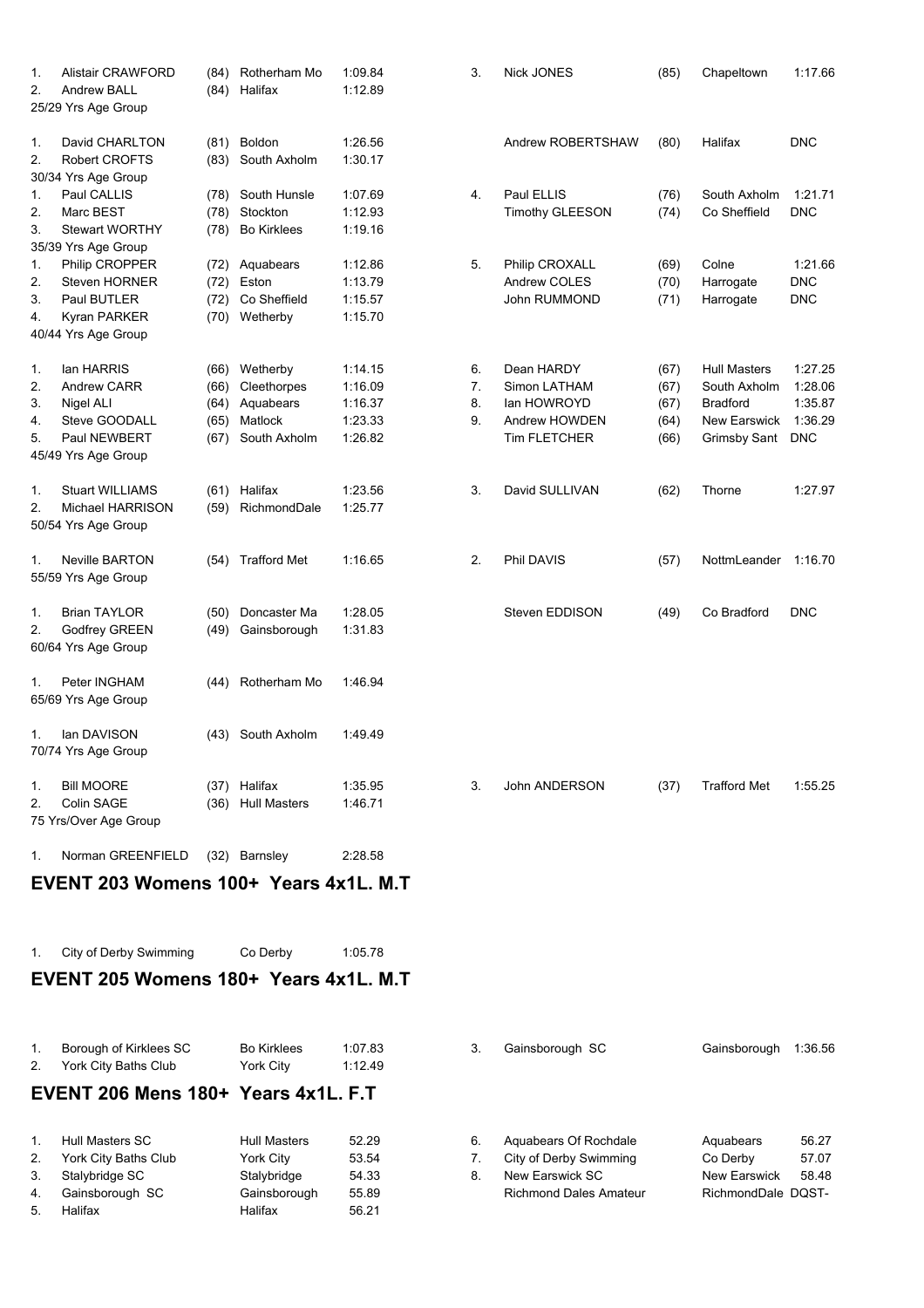# **EVENT 207 Womens Open 50m Breaststroke**

| 1.<br>2.<br>3.<br>4. | Claire SHORTT<br>Alice LAWRENSON<br>Rebecca EDMONDSON<br>Sarah DAWES<br>25/29 Yrs Age Group                 | (87)<br>(89)<br>(85)<br>(85) | Rotherham Mo<br><b>York City</b><br>Co Leeds<br>Rotherham Mo | 37.89<br>38.05<br>41.14<br>41.60 | 5.<br>6.<br>7. | Gemma CAWTE<br>Julieann GREEN<br><b>Emily BROADBENT</b>                   | (88)<br>(86)<br>(89) | Gainsborough<br><b>Boldon</b><br><b>New Earswick</b>       | 42.55<br>45.21<br>45.99        |
|----------------------|-------------------------------------------------------------------------------------------------------------|------------------------------|--------------------------------------------------------------|----------------------------------|----------------|---------------------------------------------------------------------------|----------------------|------------------------------------------------------------|--------------------------------|
| 1.<br>2.             | Lisa POOLE<br><b>Krystle BAKER</b><br>30/34 Yrs Age Group                                                   | (83)                         | Co Sheffield<br>(83) Spenborough                             | 37.41<br>37.74                   | 3.<br>4.       | <b>Christine HAWKRIGG</b><br>Suzanne CLARK                                | (81)<br>(81)         | Co Derby<br><b>Hull Masters</b>                            | 38.04<br>40.40                 |
| 1.<br>2.             | Caroline HORNER<br>Caroline SUTTON                                                                          | (75)<br>(77)                 | Eston<br>Co Derby                                            | 40.50<br>41.03                   | 3.             | Lisa STANSBIE                                                             | (74)                 | Co Leeds                                                   | 44.61                          |
|                      | 35/39 Yrs Age Group                                                                                         |                              |                                                              |                                  |                |                                                                           |                      |                                                            |                                |
| 1.<br>2.<br>3.<br>4. | <b>Helen CROSSLEY</b><br><b>Fiona HARRIS</b><br><b>Helen TAYLOR</b><br>Lynda DEVANNY<br>40/44 Yrs Age Group | (72)<br>(69)<br>(69)<br>(72) | Retford<br>Wetherby<br>New Earswick<br><b>Bradford</b>       | 41.79<br>44.12<br>44.80<br>46.22 | 5.<br>6.       | Sarah HELSTRIP<br>Kate FAUNTHORPE<br><b>Helen DOUTHWAITE</b>              | (72)<br>(69)<br>(73) | <b>New Earswick</b><br><b>Bradford</b><br><b>York City</b> | 47.45<br>58.18<br><b>DNC</b>   |
| 1.<br>2.<br>3.<br>4. | <b>Tarn WHITWORTH</b><br>Jackie BUXTON<br>Jane EVES<br>Anne SNOWDEN<br>45/49 Yrs Age Group                  | (67)<br>(65)<br>(64)<br>(65) | <b>Bradford</b><br>South Axholm<br>Ryedale<br>Sheffield C    | 39.34<br>39.95<br>43.63<br>45.26 | 5.<br>6.       | Julie OLIVER<br>Steph PEARCE<br><b>Kirsten DURRANS</b>                    | (64)<br>(68)<br>(67) | <b>New Earswick</b><br>South Axholm<br><b>Bo Kirklees</b>  | 45.67<br>1:01.27<br><b>DNC</b> |
| 1.<br>2.<br>3.       | Jacqueline ROBINSON<br>Carolyn IRVINE<br><b>Julie RAWSON</b><br>50/54 Yrs Age Group                         | (62)<br>(63)<br>(60)         | Harrogate<br><b>Bo Kirklees</b><br>South Axholm              | 42.52<br>45.23<br>47.52          | 4.<br>5.       | <b>Christine MOORCROFT</b><br>Julie DIMALINE<br><b>Frances MCGOLDRICK</b> | (59)<br>(62)<br>(62) | Rykneld<br><b>Hull Masters</b><br><b>Bo Kirklees</b>       | 51.66<br>54.55<br><b>DNC</b>   |
| 1.<br>2.             | Sally SHIELDS<br>Lesley ZIMMERMAN<br>55/59 Yrs Age Group                                                    | (54)<br>(58)                 | <b>Bo Kirklees</b><br><b>Hull Masters</b>                    | 41.07<br>44.65                   | 3.             | Suzanne CLARKSON                                                          | (55)                 | <b>Hull Masters</b>                                        | 1:02.70                        |
|                      | Aileen IBBOTSON<br>60/64 Yrs Age Group                                                                      |                              | (50) Co Bradford                                             | <b>DNC</b>                       |                | <b>Gail DAFFERN</b>                                                       | (50)                 | Harrogate                                                  | <b>DNC</b>                     |
| 1.                   | Rachel BARTON<br>75 Yrs/Over Age Group                                                                      |                              | (48) Trafford Met                                            | 44.78                            | 2.             | Shirley HINCHLIFFE                                                        | (46)                 | South Axholm                                               | 57.66                          |
| 1.                   | Myrna TAYLOR                                                                                                |                              | (33) Blackpool                                               | 53.55                            | 2.             | Pauline BRAND                                                             | (33)                 | Gainsborough                                               | 1:20.22                        |
|                      | <b>EVENT 208 Mens Open 50m Backstroke</b>                                                                   |                              |                                                              |                                  |                |                                                                           |                      |                                                            |                                |
|                      | 18/24 Yrs Age Group                                                                                         |                              |                                                              |                                  |                |                                                                           |                      |                                                            |                                |
| 1.<br>2.             | lan SMITHSON<br>lain ROBINSON<br>25/29 Yrs Age Group                                                        | (86)<br>(87)                 | <b>New Earswick</b><br>Harrogate                             | 30.41<br>31.61                   | 3.<br>4.       | Mark BALDRY<br>David LAVERY                                               | (87)<br>(84)         | New Earswick<br>Boldon                                     | 33.14<br>34.80                 |
| 1.<br>2.             | Gregan CLARKSON<br><b>Robert CROFTS</b><br>30/34 Yrs Age Group                                              |                              | (82) Hull Masters<br>(83) South Axholm                       | 34.12<br>40.22                   |                | <b>Ben BRADLEY</b><br>Neale SAYLE                                         | (80)<br>(82)         | Maidenhead<br><b>Trafford Met</b>                          | <b>DNC</b><br><b>DNC</b>       |
| 1.<br>2.             | Paul CALLIS<br>Paul ELLIS<br>35/39 Yrs Age Group                                                            |                              | (78) South Hunsle<br>(76) South Axholm                       | 29.59<br>33.47                   | 3.             | Matthew HARBOTTLE                                                         | (77)                 | Derwent Vall                                               | 43.44                          |
| 1.<br>2.             | <b>Steven HORNER</b><br>lan HARDERN                                                                         | (69)                         | (72) Eston<br><b>Trafford Met</b>                            | 32.11<br>32.14                   | 4.<br>5.       | Philip CROXALL<br><b>Bob WHITTAKER</b>                                    | (69)<br>(70)         | Colne<br>Colne                                             | 36.48<br>37.92                 |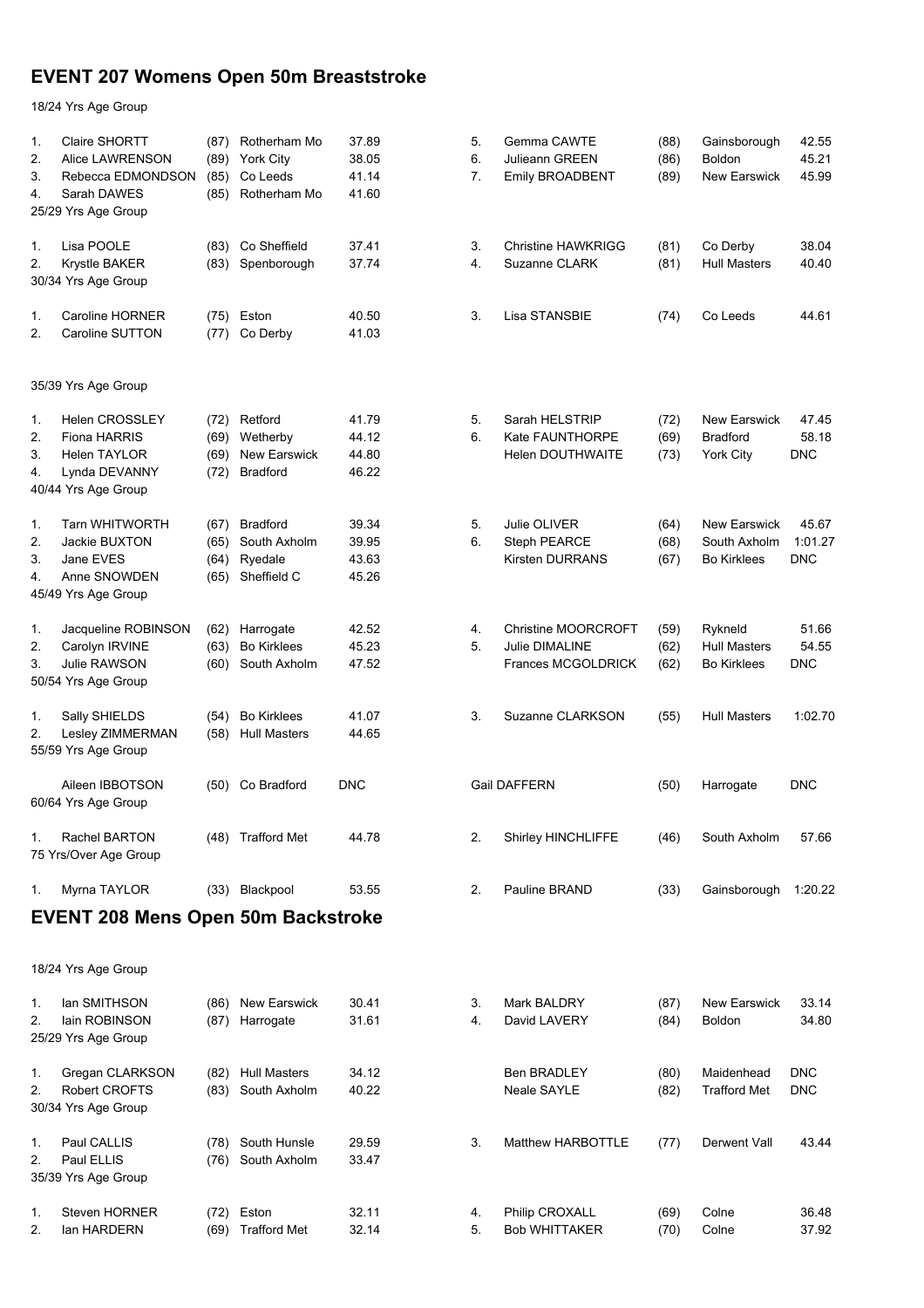| 3.                         | <b>Robert PILLING</b><br>40/44 Yrs Age Group                                            | (71)                 | <b>Bo Kirklees</b>                                            | 34.29                   |                |                                                        |                      |                                                        |                         |
|----------------------------|-----------------------------------------------------------------------------------------|----------------------|---------------------------------------------------------------|-------------------------|----------------|--------------------------------------------------------|----------------------|--------------------------------------------------------|-------------------------|
| 1 <sub>1</sub><br>2.       | Paul NEWBERT<br>Simon LATHAM<br>45/49 Yrs Age Group                                     | (67)<br>(67)         | South Axholm<br>South Axholm                                  | 35.58<br>38.05          | 3.             | Peter SMITH<br><b>Stuart HOYLE</b>                     | (64)<br>(66)         | South Axholm<br>Halifax                                | 53.55<br><b>DNC</b>     |
| $\mathbf 1$<br>2.<br>3.    | <b>Steve ALLEN</b><br><b>Graham ACTON</b><br><b>Robert LUCAS</b><br>50/54 Yrs Age Group | (60)<br>(59)<br>(61) | <b>Hull Masters</b><br><b>Bradford</b><br><b>Hull Masters</b> | 32.48<br>34.90<br>35.44 | 4.<br>5.       | <b>Michael HARRISON</b><br><b>Adrian CAWTE</b>         | (59)<br>(62)         | RichmondDale<br>Gainsborough                           | 43.94<br>45.25          |
| 1.<br>2.<br>3              | <b>Blaise FORD</b><br><b>Brian GODFREY</b><br><b>Tom DEAN</b><br>55/59 Yrs Age Group    | (58)<br>(55)<br>(56) | NottmLeander<br><b>Bo Kirklees</b><br>Aquabears               | 34.60<br>34.65<br>35 11 | 4.<br>5.       | Martyn BINNS<br><b>Chris MOORCROFT</b><br>Kevin DEVINE | (58)<br>(58)<br>(57) | <b>Bo Kirklees</b><br>Rykneld<br>RichmondDale DNC      | 36.51<br>47.45          |
| $\mathbf{1}$ .<br>2.<br>3. | Christopher BROWN<br>Mike KEEBLE<br>Stephen WHITFIELD<br>60/64 Yrs Age Group            | (53)<br>(51)<br>(52) | Co Bradford<br>Gainsborough<br>Derwent Vall                   | 31.99<br>37.56<br>37.79 | 4.<br>5.<br>6. | Roy CROUCH<br>Nigel HODKINSON<br><b>Andrew TEMPLE</b>  | (50)<br>(53)<br>(50) | <b>York City</b><br>Stalybridge<br><b>Troutbeck Br</b> | 38.24<br>40.69<br>42.88 |
| $\mathbf{1}$ .<br>2.       | Duncan BROWN<br>Carl BUTLER<br>65/69 Yrs Age Group                                      | (44)                 | (47) York City<br>RichmondDale                                | 38.98<br>44.62          | 3.             | Peter INGHAM                                           | (44)                 | Rotherham Mo                                           | 46.83                   |
| 1.<br>2.                   | lan DAVISON<br>Alan BROWN<br>70/74 Yrs Age Group                                        | (43)<br>(39)         | South Axholm<br>Aquabears                                     | 49.46<br>1:01.09        |                | Geoffery HALES                                         | (39)                 | <b>Hull Masters</b>                                    | DQFI-                   |
| 1.<br>2.                   | <b>Bill MOORE</b><br><b>John ANDERSON</b><br>75 Yrs/Over Age Group                      | (37)<br>(37)         | Halifax<br><b>Trafford Met</b>                                | 45.58<br>49.51          | 3.             | Keith GODBEHERE<br><b>Dennis HARRISON</b>              | (34)<br>(37)         | Rotherham Mo<br><b>Hull Masters</b>                    | 51.05<br>DQT-           |
| 1.                         | Raoul FELD                                                                              |                      | (30) Grimsby Sant                                             | 56.73                   | 2.             | Norman GREENFIELD                                      | (32)                 | Barnsley                                               | 1:10.52                 |

# **EVENT 209 Womens Open 100m Butterfly**

18/24 Yrs Age Group

| $1_{-}$      | <b>Alison PENNELL</b><br>25/29 Yrs Age Group                 | (89)         | South Axholm                | 1:11.93            |          | Gemma HART                      | (87)         | Cleethorpes          | <b>DNC</b>         |
|--------------|--------------------------------------------------------------|--------------|-----------------------------|--------------------|----------|---------------------------------|--------------|----------------------|--------------------|
| 1.<br>2.     | Elizabeth MOULD<br>Sarah KINSEY<br>35/39 Yrs Age Group       | (82)<br>(79) | Wetherby<br>Co Wakefield    | 1:12.25<br>1:13.49 | 3.<br>4. | Emma DAVIES<br>Michelle HEPPLES | (79)<br>(82) | Co Derby<br>Filey    | 1:16.52<br>1:18.07 |
|              | Dawn DOUGHTY<br>40/44 Yrs Age Group                          | (71)         | Gainsborough                | <b>DNC</b>         |          |                                 |              |                      |                    |
| 1.<br>2.     | Sarah BRANDRICK<br><b>Ruth RHODES</b><br>45/49 Yrs Age Group | (68)<br>(68) | Co Derby<br><b>Bradford</b> | 1:17.60<br>1:21.23 | 3.       | Jackie BUXTON                   | (65)         | South Axholm         | 1:23.86            |
| $1_{\cdots}$ | Lesley KILLEN<br>50/54 Yrs Age Group                         |              | (60) York City              | 1:27.79            | 2.       | <b>Helen TURNER</b>             | (61)         | Rotherham Mo 1:32.39 |                    |
| 1.           | <b>JIII JONES</b>                                            | (57)         | <b>Trafford Met</b>         | 1:17.98            |          |                                 |              |                      |                    |

# **EVENT 210 Mens Open 100m Freestyle**

| $1_{\cdot}$ | lan SMITHSON       | (86) New Earswick | 57.41   | <b>Tim BURDETT</b>    | (85) | <b>Boldon</b> | <b>DNC</b> |
|-------------|--------------------|-------------------|---------|-----------------------|------|---------------|------------|
| 2.          | Kevin SCHOFIELD    | (88) Co Leeds     | 58.37   | <b>Andrew BALL</b>    | (84) | Halifax       | <b>DNC</b> |
| 3.          | lain ROBINSON      | (87) Harrogate    | 59.73   | <b>Richard JAGGER</b> | (89) | Co Leeds      | <b>DNC</b> |
| 4.          | Christopher HOLMES | (89) York City    | 1:00.46 |                       |      |               |            |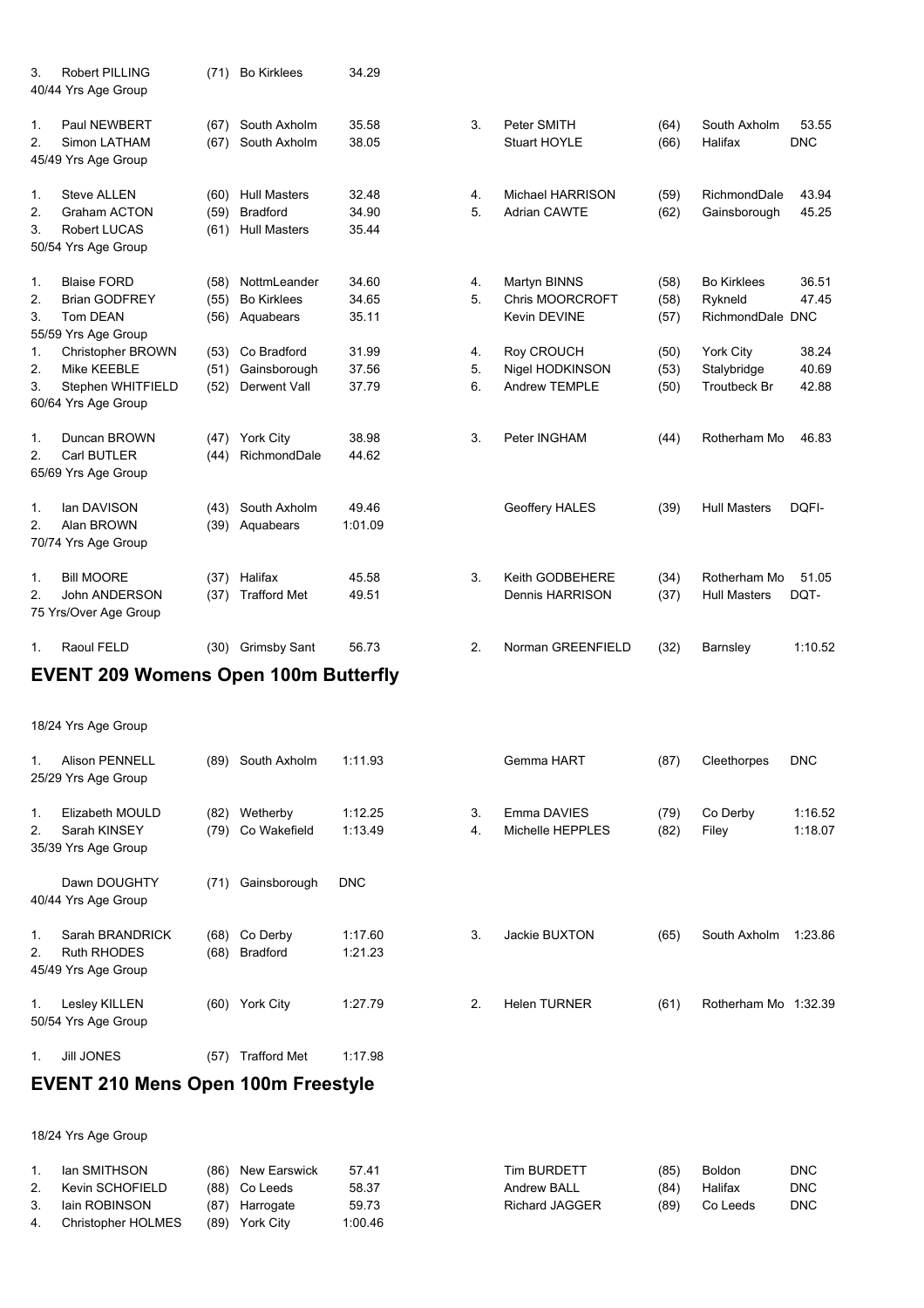25/29 Yrs Age Group

| <b>Ben BRADLEY</b>  | (80)                                                                                                                                                                                                                                                                                                                                                                                                                                                                                                                                                                                                                                                             | Maidenhead                                                                                                                                   | 57.94                                                                                                                                                                                                                                                                                                                                                                                                                                                                                                           | 3.                                                                                                                                                                                                                                                       | Jonathan GILES                                                                         | (82)                                                                                                                                                                                                                                                                                                                                                                                     | <b>Trafford Met</b>                                                                                                                                                                  | 1:00.29                                                                                                                                                                                                                                                                                                                                       |
|---------------------|------------------------------------------------------------------------------------------------------------------------------------------------------------------------------------------------------------------------------------------------------------------------------------------------------------------------------------------------------------------------------------------------------------------------------------------------------------------------------------------------------------------------------------------------------------------------------------------------------------------------------------------------------------------|----------------------------------------------------------------------------------------------------------------------------------------------|-----------------------------------------------------------------------------------------------------------------------------------------------------------------------------------------------------------------------------------------------------------------------------------------------------------------------------------------------------------------------------------------------------------------------------------------------------------------------------------------------------------------|----------------------------------------------------------------------------------------------------------------------------------------------------------------------------------------------------------------------------------------------------------|----------------------------------------------------------------------------------------|------------------------------------------------------------------------------------------------------------------------------------------------------------------------------------------------------------------------------------------------------------------------------------------------------------------------------------------------------------------------------------------|--------------------------------------------------------------------------------------------------------------------------------------------------------------------------------------|-----------------------------------------------------------------------------------------------------------------------------------------------------------------------------------------------------------------------------------------------------------------------------------------------------------------------------------------------|
| John SPOUNCER       | (79)                                                                                                                                                                                                                                                                                                                                                                                                                                                                                                                                                                                                                                                             | Scunthorpe A                                                                                                                                 | 59.96                                                                                                                                                                                                                                                                                                                                                                                                                                                                                                           | 4.                                                                                                                                                                                                                                                       | Gregan CLARKSON                                                                        | (82)                                                                                                                                                                                                                                                                                                                                                                                     | <b>Hull Masters</b>                                                                                                                                                                  | 1:00.53                                                                                                                                                                                                                                                                                                                                       |
|                     |                                                                                                                                                                                                                                                                                                                                                                                                                                                                                                                                                                                                                                                                  |                                                                                                                                              |                                                                                                                                                                                                                                                                                                                                                                                                                                                                                                                 |                                                                                                                                                                                                                                                          |                                                                                        |                                                                                                                                                                                                                                                                                                                                                                                          |                                                                                                                                                                                      |                                                                                                                                                                                                                                                                                                                                               |
|                     |                                                                                                                                                                                                                                                                                                                                                                                                                                                                                                                                                                                                                                                                  |                                                                                                                                              |                                                                                                                                                                                                                                                                                                                                                                                                                                                                                                                 |                                                                                                                                                                                                                                                          |                                                                                        |                                                                                                                                                                                                                                                                                                                                                                                          |                                                                                                                                                                                      |                                                                                                                                                                                                                                                                                                                                               |
|                     |                                                                                                                                                                                                                                                                                                                                                                                                                                                                                                                                                                                                                                                                  |                                                                                                                                              |                                                                                                                                                                                                                                                                                                                                                                                                                                                                                                                 |                                                                                                                                                                                                                                                          |                                                                                        |                                                                                                                                                                                                                                                                                                                                                                                          |                                                                                                                                                                                      | 1:03.45                                                                                                                                                                                                                                                                                                                                       |
|                     |                                                                                                                                                                                                                                                                                                                                                                                                                                                                                                                                                                                                                                                                  |                                                                                                                                              |                                                                                                                                                                                                                                                                                                                                                                                                                                                                                                                 |                                                                                                                                                                                                                                                          |                                                                                        |                                                                                                                                                                                                                                                                                                                                                                                          |                                                                                                                                                                                      | 1:03.99                                                                                                                                                                                                                                                                                                                                       |
|                     |                                                                                                                                                                                                                                                                                                                                                                                                                                                                                                                                                                                                                                                                  |                                                                                                                                              |                                                                                                                                                                                                                                                                                                                                                                                                                                                                                                                 |                                                                                                                                                                                                                                                          |                                                                                        |                                                                                                                                                                                                                                                                                                                                                                                          |                                                                                                                                                                                      | <b>DNC</b>                                                                                                                                                                                                                                                                                                                                    |
|                     |                                                                                                                                                                                                                                                                                                                                                                                                                                                                                                                                                                                                                                                                  |                                                                                                                                              |                                                                                                                                                                                                                                                                                                                                                                                                                                                                                                                 |                                                                                                                                                                                                                                                          |                                                                                        |                                                                                                                                                                                                                                                                                                                                                                                          |                                                                                                                                                                                      | <b>DNC</b>                                                                                                                                                                                                                                                                                                                                    |
|                     |                                                                                                                                                                                                                                                                                                                                                                                                                                                                                                                                                                                                                                                                  |                                                                                                                                              |                                                                                                                                                                                                                                                                                                                                                                                                                                                                                                                 |                                                                                                                                                                                                                                                          |                                                                                        |                                                                                                                                                                                                                                                                                                                                                                                          |                                                                                                                                                                                      |                                                                                                                                                                                                                                                                                                                                               |
|                     |                                                                                                                                                                                                                                                                                                                                                                                                                                                                                                                                                                                                                                                                  |                                                                                                                                              |                                                                                                                                                                                                                                                                                                                                                                                                                                                                                                                 |                                                                                                                                                                                                                                                          |                                                                                        |                                                                                                                                                                                                                                                                                                                                                                                          |                                                                                                                                                                                      | 1:03.40                                                                                                                                                                                                                                                                                                                                       |
|                     |                                                                                                                                                                                                                                                                                                                                                                                                                                                                                                                                                                                                                                                                  |                                                                                                                                              |                                                                                                                                                                                                                                                                                                                                                                                                                                                                                                                 |                                                                                                                                                                                                                                                          |                                                                                        |                                                                                                                                                                                                                                                                                                                                                                                          |                                                                                                                                                                                      | 1:03.55                                                                                                                                                                                                                                                                                                                                       |
|                     |                                                                                                                                                                                                                                                                                                                                                                                                                                                                                                                                                                                                                                                                  |                                                                                                                                              |                                                                                                                                                                                                                                                                                                                                                                                                                                                                                                                 |                                                                                                                                                                                                                                                          |                                                                                        |                                                                                                                                                                                                                                                                                                                                                                                          |                                                                                                                                                                                      |                                                                                                                                                                                                                                                                                                                                               |
|                     |                                                                                                                                                                                                                                                                                                                                                                                                                                                                                                                                                                                                                                                                  |                                                                                                                                              |                                                                                                                                                                                                                                                                                                                                                                                                                                                                                                                 |                                                                                                                                                                                                                                                          |                                                                                        |                                                                                                                                                                                                                                                                                                                                                                                          |                                                                                                                                                                                      | 1:03.92                                                                                                                                                                                                                                                                                                                                       |
|                     |                                                                                                                                                                                                                                                                                                                                                                                                                                                                                                                                                                                                                                                                  |                                                                                                                                              |                                                                                                                                                                                                                                                                                                                                                                                                                                                                                                                 |                                                                                                                                                                                                                                                          |                                                                                        |                                                                                                                                                                                                                                                                                                                                                                                          |                                                                                                                                                                                      | 1:08.41                                                                                                                                                                                                                                                                                                                                       |
|                     |                                                                                                                                                                                                                                                                                                                                                                                                                                                                                                                                                                                                                                                                  |                                                                                                                                              |                                                                                                                                                                                                                                                                                                                                                                                                                                                                                                                 |                                                                                                                                                                                                                                                          |                                                                                        |                                                                                                                                                                                                                                                                                                                                                                                          |                                                                                                                                                                                      |                                                                                                                                                                                                                                                                                                                                               |
|                     |                                                                                                                                                                                                                                                                                                                                                                                                                                                                                                                                                                                                                                                                  |                                                                                                                                              |                                                                                                                                                                                                                                                                                                                                                                                                                                                                                                                 |                                                                                                                                                                                                                                                          |                                                                                        |                                                                                                                                                                                                                                                                                                                                                                                          |                                                                                                                                                                                      | 1:05.57                                                                                                                                                                                                                                                                                                                                       |
|                     |                                                                                                                                                                                                                                                                                                                                                                                                                                                                                                                                                                                                                                                                  |                                                                                                                                              |                                                                                                                                                                                                                                                                                                                                                                                                                                                                                                                 |                                                                                                                                                                                                                                                          |                                                                                        |                                                                                                                                                                                                                                                                                                                                                                                          |                                                                                                                                                                                      | 1:07.51                                                                                                                                                                                                                                                                                                                                       |
|                     |                                                                                                                                                                                                                                                                                                                                                                                                                                                                                                                                                                                                                                                                  |                                                                                                                                              |                                                                                                                                                                                                                                                                                                                                                                                                                                                                                                                 |                                                                                                                                                                                                                                                          |                                                                                        |                                                                                                                                                                                                                                                                                                                                                                                          |                                                                                                                                                                                      | 1:23.89                                                                                                                                                                                                                                                                                                                                       |
|                     |                                                                                                                                                                                                                                                                                                                                                                                                                                                                                                                                                                                                                                                                  |                                                                                                                                              |                                                                                                                                                                                                                                                                                                                                                                                                                                                                                                                 |                                                                                                                                                                                                                                                          |                                                                                        |                                                                                                                                                                                                                                                                                                                                                                                          |                                                                                                                                                                                      | <b>DNC</b>                                                                                                                                                                                                                                                                                                                                    |
|                     |                                                                                                                                                                                                                                                                                                                                                                                                                                                                                                                                                                                                                                                                  |                                                                                                                                              |                                                                                                                                                                                                                                                                                                                                                                                                                                                                                                                 |                                                                                                                                                                                                                                                          |                                                                                        |                                                                                                                                                                                                                                                                                                                                                                                          |                                                                                                                                                                                      |                                                                                                                                                                                                                                                                                                                                               |
|                     |                                                                                                                                                                                                                                                                                                                                                                                                                                                                                                                                                                                                                                                                  |                                                                                                                                              |                                                                                                                                                                                                                                                                                                                                                                                                                                                                                                                 |                                                                                                                                                                                                                                                          |                                                                                        |                                                                                                                                                                                                                                                                                                                                                                                          |                                                                                                                                                                                      |                                                                                                                                                                                                                                                                                                                                               |
| <b>Stewart ROWE</b> |                                                                                                                                                                                                                                                                                                                                                                                                                                                                                                                                                                                                                                                                  | Filey                                                                                                                                        | 1:03.21                                                                                                                                                                                                                                                                                                                                                                                                                                                                                                         | 5.                                                                                                                                                                                                                                                       | Jari GODDARD                                                                           |                                                                                                                                                                                                                                                                                                                                                                                          | Gainsborough                                                                                                                                                                         | 1:09.86                                                                                                                                                                                                                                                                                                                                       |
| Michael HARRISON    |                                                                                                                                                                                                                                                                                                                                                                                                                                                                                                                                                                                                                                                                  | RichmondDale                                                                                                                                 | 1:06.27                                                                                                                                                                                                                                                                                                                                                                                                                                                                                                         | 6.                                                                                                                                                                                                                                                       | Mark TODD                                                                              |                                                                                                                                                                                                                                                                                                                                                                                          | RichmondDale                                                                                                                                                                         | 1:11.02                                                                                                                                                                                                                                                                                                                                       |
|                     |                                                                                                                                                                                                                                                                                                                                                                                                                                                                                                                                                                                                                                                                  |                                                                                                                                              | 1:06.40                                                                                                                                                                                                                                                                                                                                                                                                                                                                                                         | 7.                                                                                                                                                                                                                                                       | Eamonn HEALY                                                                           |                                                                                                                                                                                                                                                                                                                                                                                          |                                                                                                                                                                                      | 1:14.61                                                                                                                                                                                                                                                                                                                                       |
|                     |                                                                                                                                                                                                                                                                                                                                                                                                                                                                                                                                                                                                                                                                  |                                                                                                                                              |                                                                                                                                                                                                                                                                                                                                                                                                                                                                                                                 |                                                                                                                                                                                                                                                          |                                                                                        |                                                                                                                                                                                                                                                                                                                                                                                          |                                                                                                                                                                                      |                                                                                                                                                                                                                                                                                                                                               |
|                     |                                                                                                                                                                                                                                                                                                                                                                                                                                                                                                                                                                                                                                                                  |                                                                                                                                              |                                                                                                                                                                                                                                                                                                                                                                                                                                                                                                                 |                                                                                                                                                                                                                                                          |                                                                                        |                                                                                                                                                                                                                                                                                                                                                                                          |                                                                                                                                                                                      |                                                                                                                                                                                                                                                                                                                                               |
|                     |                                                                                                                                                                                                                                                                                                                                                                                                                                                                                                                                                                                                                                                                  |                                                                                                                                              |                                                                                                                                                                                                                                                                                                                                                                                                                                                                                                                 |                                                                                                                                                                                                                                                          |                                                                                        |                                                                                                                                                                                                                                                                                                                                                                                          |                                                                                                                                                                                      |                                                                                                                                                                                                                                                                                                                                               |
|                     |                                                                                                                                                                                                                                                                                                                                                                                                                                                                                                                                                                                                                                                                  |                                                                                                                                              |                                                                                                                                                                                                                                                                                                                                                                                                                                                                                                                 |                                                                                                                                                                                                                                                          |                                                                                        |                                                                                                                                                                                                                                                                                                                                                                                          |                                                                                                                                                                                      | 1:14.31                                                                                                                                                                                                                                                                                                                                       |
|                     |                                                                                                                                                                                                                                                                                                                                                                                                                                                                                                                                                                                                                                                                  |                                                                                                                                              |                                                                                                                                                                                                                                                                                                                                                                                                                                                                                                                 |                                                                                                                                                                                                                                                          |                                                                                        |                                                                                                                                                                                                                                                                                                                                                                                          |                                                                                                                                                                                      | 1:17.36                                                                                                                                                                                                                                                                                                                                       |
| Phil DAVIS          | (57)                                                                                                                                                                                                                                                                                                                                                                                                                                                                                                                                                                                                                                                             | NottmLeander                                                                                                                                 | 1:07.80                                                                                                                                                                                                                                                                                                                                                                                                                                                                                                         |                                                                                                                                                                                                                                                          | Kevin DEVINE                                                                           | (57)                                                                                                                                                                                                                                                                                                                                                                                     |                                                                                                                                                                                      |                                                                                                                                                                                                                                                                                                                                               |
| Mike SPENCER        | (55)                                                                                                                                                                                                                                                                                                                                                                                                                                                                                                                                                                                                                                                             |                                                                                                                                              | 1:11.84                                                                                                                                                                                                                                                                                                                                                                                                                                                                                                         |                                                                                                                                                                                                                                                          |                                                                                        |                                                                                                                                                                                                                                                                                                                                                                                          |                                                                                                                                                                                      |                                                                                                                                                                                                                                                                                                                                               |
|                     |                                                                                                                                                                                                                                                                                                                                                                                                                                                                                                                                                                                                                                                                  |                                                                                                                                              |                                                                                                                                                                                                                                                                                                                                                                                                                                                                                                                 |                                                                                                                                                                                                                                                          |                                                                                        |                                                                                                                                                                                                                                                                                                                                                                                          |                                                                                                                                                                                      |                                                                                                                                                                                                                                                                                                                                               |
|                     |                                                                                                                                                                                                                                                                                                                                                                                                                                                                                                                                                                                                                                                                  |                                                                                                                                              |                                                                                                                                                                                                                                                                                                                                                                                                                                                                                                                 |                                                                                                                                                                                                                                                          |                                                                                        |                                                                                                                                                                                                                                                                                                                                                                                          |                                                                                                                                                                                      | 1:15.33                                                                                                                                                                                                                                                                                                                                       |
|                     |                                                                                                                                                                                                                                                                                                                                                                                                                                                                                                                                                                                                                                                                  |                                                                                                                                              |                                                                                                                                                                                                                                                                                                                                                                                                                                                                                                                 |                                                                                                                                                                                                                                                          |                                                                                        |                                                                                                                                                                                                                                                                                                                                                                                          |                                                                                                                                                                                      | 1:23.87                                                                                                                                                                                                                                                                                                                                       |
|                     |                                                                                                                                                                                                                                                                                                                                                                                                                                                                                                                                                                                                                                                                  |                                                                                                                                              |                                                                                                                                                                                                                                                                                                                                                                                                                                                                                                                 |                                                                                                                                                                                                                                                          |                                                                                        |                                                                                                                                                                                                                                                                                                                                                                                          |                                                                                                                                                                                      |                                                                                                                                                                                                                                                                                                                                               |
|                     |                                                                                                                                                                                                                                                                                                                                                                                                                                                                                                                                                                                                                                                                  |                                                                                                                                              |                                                                                                                                                                                                                                                                                                                                                                                                                                                                                                                 |                                                                                                                                                                                                                                                          |                                                                                        |                                                                                                                                                                                                                                                                                                                                                                                          |                                                                                                                                                                                      |                                                                                                                                                                                                                                                                                                                                               |
|                     |                                                                                                                                                                                                                                                                                                                                                                                                                                                                                                                                                                                                                                                                  |                                                                                                                                              |                                                                                                                                                                                                                                                                                                                                                                                                                                                                                                                 |                                                                                                                                                                                                                                                          |                                                                                        |                                                                                                                                                                                                                                                                                                                                                                                          |                                                                                                                                                                                      |                                                                                                                                                                                                                                                                                                                                               |
| Peter KERSLAKE      |                                                                                                                                                                                                                                                                                                                                                                                                                                                                                                                                                                                                                                                                  |                                                                                                                                              |                                                                                                                                                                                                                                                                                                                                                                                                                                                                                                                 |                                                                                                                                                                                                                                                          |                                                                                        |                                                                                                                                                                                                                                                                                                                                                                                          | <b>Trafford Met</b>                                                                                                                                                                  | <b>DNC</b>                                                                                                                                                                                                                                                                                                                                    |
|                     |                                                                                                                                                                                                                                                                                                                                                                                                                                                                                                                                                                                                                                                                  |                                                                                                                                              |                                                                                                                                                                                                                                                                                                                                                                                                                                                                                                                 |                                                                                                                                                                                                                                                          |                                                                                        |                                                                                                                                                                                                                                                                                                                                                                                          |                                                                                                                                                                                      | <b>DNC</b>                                                                                                                                                                                                                                                                                                                                    |
|                     |                                                                                                                                                                                                                                                                                                                                                                                                                                                                                                                                                                                                                                                                  |                                                                                                                                              |                                                                                                                                                                                                                                                                                                                                                                                                                                                                                                                 |                                                                                                                                                                                                                                                          |                                                                                        |                                                                                                                                                                                                                                                                                                                                                                                          |                                                                                                                                                                                      |                                                                                                                                                                                                                                                                                                                                               |
|                     |                                                                                                                                                                                                                                                                                                                                                                                                                                                                                                                                                                                                                                                                  |                                                                                                                                              |                                                                                                                                                                                                                                                                                                                                                                                                                                                                                                                 |                                                                                                                                                                                                                                                          |                                                                                        |                                                                                                                                                                                                                                                                                                                                                                                          |                                                                                                                                                                                      |                                                                                                                                                                                                                                                                                                                                               |
|                     |                                                                                                                                                                                                                                                                                                                                                                                                                                                                                                                                                                                                                                                                  |                                                                                                                                              |                                                                                                                                                                                                                                                                                                                                                                                                                                                                                                                 |                                                                                                                                                                                                                                                          |                                                                                        |                                                                                                                                                                                                                                                                                                                                                                                          |                                                                                                                                                                                      |                                                                                                                                                                                                                                                                                                                                               |
| Donald FLETCHER     |                                                                                                                                                                                                                                                                                                                                                                                                                                                                                                                                                                                                                                                                  |                                                                                                                                              | 1:20.31                                                                                                                                                                                                                                                                                                                                                                                                                                                                                                         |                                                                                                                                                                                                                                                          |                                                                                        |                                                                                                                                                                                                                                                                                                                                                                                          |                                                                                                                                                                                      |                                                                                                                                                                                                                                                                                                                                               |
|                     |                                                                                                                                                                                                                                                                                                                                                                                                                                                                                                                                                                                                                                                                  |                                                                                                                                              |                                                                                                                                                                                                                                                                                                                                                                                                                                                                                                                 |                                                                                                                                                                                                                                                          |                                                                                        |                                                                                                                                                                                                                                                                                                                                                                                          |                                                                                                                                                                                      |                                                                                                                                                                                                                                                                                                                                               |
|                     |                                                                                                                                                                                                                                                                                                                                                                                                                                                                                                                                                                                                                                                                  |                                                                                                                                              |                                                                                                                                                                                                                                                                                                                                                                                                                                                                                                                 |                                                                                                                                                                                                                                                          |                                                                                        |                                                                                                                                                                                                                                                                                                                                                                                          |                                                                                                                                                                                      |                                                                                                                                                                                                                                                                                                                                               |
|                     |                                                                                                                                                                                                                                                                                                                                                                                                                                                                                                                                                                                                                                                                  |                                                                                                                                              |                                                                                                                                                                                                                                                                                                                                                                                                                                                                                                                 |                                                                                                                                                                                                                                                          |                                                                                        |                                                                                                                                                                                                                                                                                                                                                                                          |                                                                                                                                                                                      |                                                                                                                                                                                                                                                                                                                                               |
|                     |                                                                                                                                                                                                                                                                                                                                                                                                                                                                                                                                                                                                                                                                  |                                                                                                                                              |                                                                                                                                                                                                                                                                                                                                                                                                                                                                                                                 |                                                                                                                                                                                                                                                          |                                                                                        |                                                                                                                                                                                                                                                                                                                                                                                          |                                                                                                                                                                                      | 1:35.37                                                                                                                                                                                                                                                                                                                                       |
|                     |                                                                                                                                                                                                                                                                                                                                                                                                                                                                                                                                                                                                                                                                  |                                                                                                                                              |                                                                                                                                                                                                                                                                                                                                                                                                                                                                                                                 |                                                                                                                                                                                                                                                          |                                                                                        |                                                                                                                                                                                                                                                                                                                                                                                          |                                                                                                                                                                                      |                                                                                                                                                                                                                                                                                                                                               |
|                     |                                                                                                                                                                                                                                                                                                                                                                                                                                                                                                                                                                                                                                                                  |                                                                                                                                              |                                                                                                                                                                                                                                                                                                                                                                                                                                                                                                                 |                                                                                                                                                                                                                                                          |                                                                                        |                                                                                                                                                                                                                                                                                                                                                                                          |                                                                                                                                                                                      |                                                                                                                                                                                                                                                                                                                                               |
| Raoul FELD          |                                                                                                                                                                                                                                                                                                                                                                                                                                                                                                                                                                                                                                                                  |                                                                                                                                              | 2:00.55                                                                                                                                                                                                                                                                                                                                                                                                                                                                                                         |                                                                                                                                                                                                                                                          |                                                                                        |                                                                                                                                                                                                                                                                                                                                                                                          |                                                                                                                                                                                      |                                                                                                                                                                                                                                                                                                                                               |
|                     | 30/34 Yrs Age Group<br>Paul CALLIS<br>Paul WAINWRIGHT<br>Robert WHITAKER<br>Paul ELLIS<br>35/39 Yrs Age Group<br>Scott BROWN<br>Philip CROPPER<br>Wayne STOTT<br>lan HARDY<br>40/44 Yrs Age Group<br>Stephen SMITH<br>Paul NEWBERT<br>Stuart HOYLE<br>Jonathan ODDY<br>45/49 Yrs Age Group<br>David SMITH<br>John STANDRING<br>50/54 Yrs Age Group<br><b>Neville BARTON</b><br><b>Brian GODFREY</b><br>55/59 Yrs Age Group<br><b>Brian TAYLOR</b><br>Roy CROUCH<br>Alan ROWSON<br>60/64 Yrs Age Group<br>David NORVILLE<br>Peter INGHAM<br>65/69 Yrs Age Group<br>70/74 Yrs Age Group<br>Alan CLARKSON<br>Colin SAGE<br>Dennis HARRISON<br>75 Yrs/Over Age Group | (78)<br>(77)<br>(69)<br>(72)<br>(71)<br>(69)<br>(68)<br>(67)<br>(66)<br>(68)<br>(59)<br>(61)<br>(62)<br>(54)<br>(55)<br>(50)<br>(50)<br>(49) | (78) South Hunsle<br><b>York City</b><br>Halifax<br>(76) South Axholm<br><b>York City</b><br>Aquabears<br>NottmLeander<br>NottmLeander<br>Colne<br>South Axholm<br>Halifax<br><b>Buxton</b><br>(62)<br>Co Sheffield<br>Stalybridge<br><b>Trafford Met</b><br><b>Bo Kirklees</b><br>Co Derby<br>Doncaster Ma<br>York City<br><b>Trafford Met</b><br>(48) Enfield WP<br>(47) New Earswick<br>(44) Rotherham Mo<br>(42) Aquabears<br>(36) York City<br>(36) Hull Masters<br>(37) Hull Masters<br>(30) Grimsby Sant | 54.20<br>1:01.04<br>1:01.88<br>1:02.15<br>57.68<br>58.07<br>58.65<br>1:00.87<br>56.19<br>1:02.69<br>1:03.09<br>1:04.43<br>1:06.66<br>59.53<br>1:04.82<br>1:10.07<br>1:13.06<br>1:14.95<br>1:10.54<br>1:23.32<br>1:29.57<br>1:21.25<br>1:26.25<br>1:28.30 | 5.<br>6.<br>5.<br>6.<br>7.<br>8.<br>5.<br>6.<br>7.<br>5.<br>6.<br>4.<br>5.<br>4.<br>5. | <b>Steve LISTER</b><br>Martin TEMPLE<br><b>Timothy GLEESON</b><br>Keith PALMER<br>Mark KENDALL<br>Philip CROXALL<br><b>Chris WEBSTER</b><br>Peter BANCROFT<br>Simon LATHAM<br>Michael PEPPER<br>Peter SMITH<br><b>Tim FLETCHER</b><br>Malcolm CLARK<br><b>Steve CRAIG</b><br>Nigel HODKINSON<br><b>Andrew TEMPLE</b><br>Roger HARRISON<br>David WOOD<br>Keith GODBEHERE<br>John ANDERSON | (75)<br>(77)<br>(74)<br>(77)<br>(70)<br>(69)<br>(72)<br>(73)<br>(67)<br>(64)<br>(64)<br>(66)<br>(63)<br>(59)<br>(63)<br>(56)<br>(54)<br>(53)<br>(50)<br>(44)<br>(47)<br>(34)<br>(37) | York City<br><b>Bo Kirklees</b><br>Co Sheffield<br>Gainsborough<br>Co Derby<br>Colne<br>Gainsborough<br>Stalybridge<br>South Axholm<br>Rotherham Mo<br>South Axholm<br>Grimsby Sant<br>Co Derby<br>Co Leeds<br>Colne<br>RichmondDale DNC<br>Stalybridge<br><b>Troutbeck Br</b><br>Co Cant'bury<br>Rotherham Mo 1:30.69<br><b>Trafford Met</b> |

### **EVENT 212 Mens 220+ Years 4x1L. M.T**

1. Richmond Dales Amateur RichmondDale 1:12.22

# **EVENT 213 Womens 140+ Years 4x1L. M.T**

| Sheffield City SC      | Sheffield C          | 1:10.96 | 4. New Earswick SC | New Earswick 1:13.72 |         |
|------------------------|----------------------|---------|--------------------|----------------------|---------|
| South Axholme Sharks S | South Axholm 1:13.31 |         | 5. Bradford SC     | Bradford             | 1:15.54 |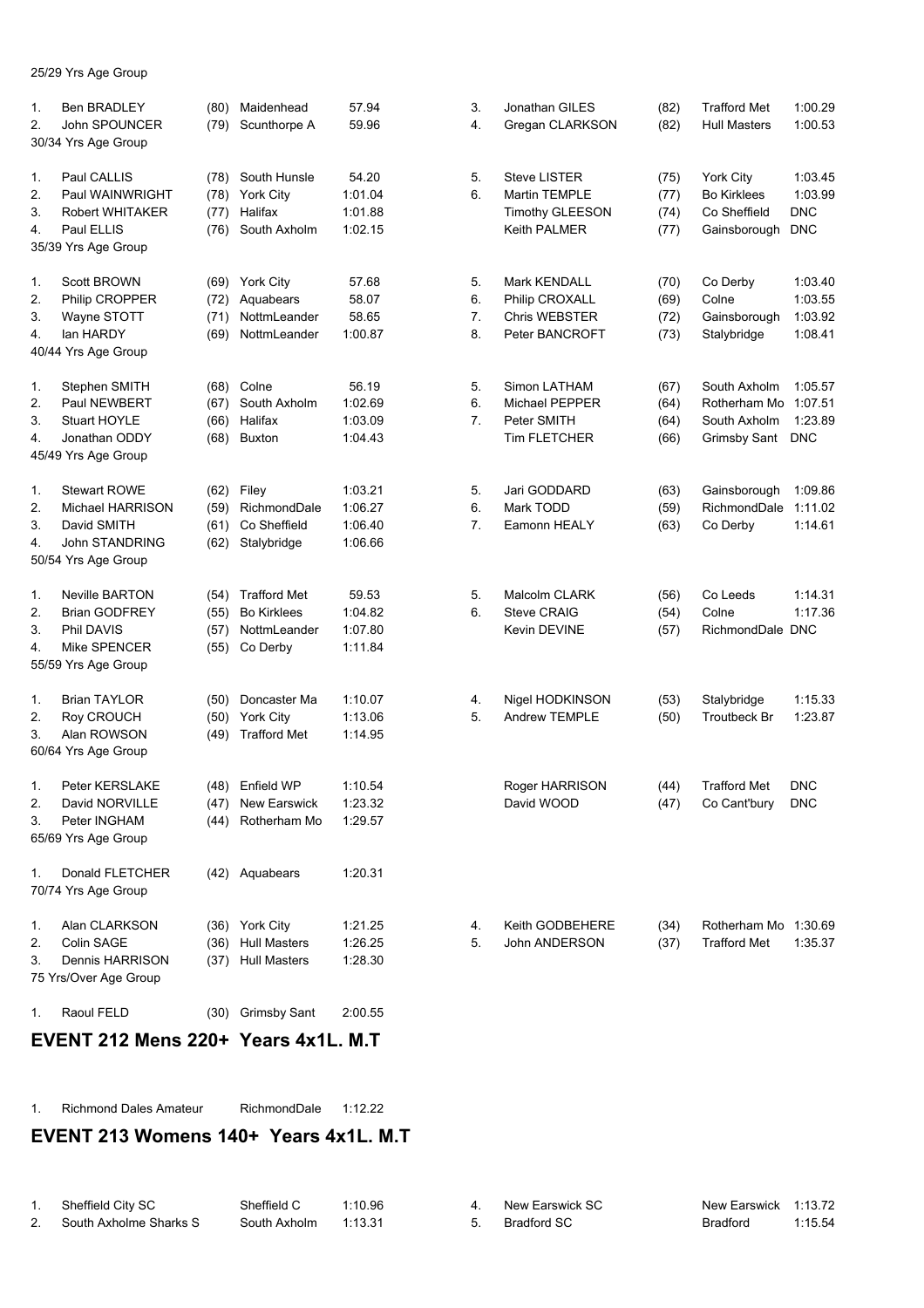#### **EVENT 214 Mens 140+ Years 4x1L. F.T**

|    | Nottingham Leander SC  | NottmLeander       | 50.69 |    | Stalybridge            | Stalybridge  | 52.36 |
|----|------------------------|--------------------|-------|----|------------------------|--------------|-------|
|    | Trafford Metro         | Trafford Met       | 51.33 | 6. | Gainsborough SC        | Gainsborough | 52.77 |
| 3. | Halifax                | Halifax            | 51.48 |    | York City Baths Club   | York City    | 54.59 |
| 4. | Borough of Kirklees SC | <b>Bo Kirklees</b> | 52.25 |    | South Axholme Sharks S | South Axholm | 55.25 |

## **EVENT 215 Womens Open 50m Freestyle**

#### 18/24 Yrs Age Group

65/69 Yrs Age Group

| 1.<br>2.<br>3.<br>4.                   | Alison PENNELL<br>Claire SHORTT<br>Sarah DAWES<br>Alice LAWRENSON                                                                                        | (89)<br>(87)<br>(85)<br>(89)                         | South Axholm<br>Rotherham Mo<br>Rotherham Mo<br><b>York City</b>                                            | 28.94<br>29.28<br>30.77<br>31.23                            | 5.<br>6.                             | Kimberley CLARKSON<br>Emily BROADBENT<br>Julieann GREEN<br>Gemma HART                                                         | (84)<br>(89)<br>(86)<br>(87)                         | Hull Masters<br>New Earswick<br>Boldon<br>Cleethorpes                                                      | 32.14<br>36.51<br><b>DNC</b><br><b>DNC</b>                       |
|----------------------------------------|----------------------------------------------------------------------------------------------------------------------------------------------------------|------------------------------------------------------|-------------------------------------------------------------------------------------------------------------|-------------------------------------------------------------|--------------------------------------|-------------------------------------------------------------------------------------------------------------------------------|------------------------------------------------------|------------------------------------------------------------------------------------------------------------|------------------------------------------------------------------|
|                                        | 25/29 Yrs Age Group                                                                                                                                      |                                                      |                                                                                                             |                                                             |                                      |                                                                                                                               |                                                      |                                                                                                            |                                                                  |
| 1.<br>2.<br>3.<br>4.<br>5.<br>6.       | Elizabeth MOULD<br>Lisa POOLE<br>Suzanne CLARK<br>Sarah KINSEY<br>Rachel WHITWELL<br>Samantha GARRISON<br>30/34 Yrs Age Group                            | (82)<br>(83)<br>(81)<br>(79)<br>(80)<br>(81)         | Wetherby<br>Co Sheffield<br><b>Hull Masters</b><br>Co Wakefield<br><b>Bo Kirklees</b><br>Gainsborough       | 29.12<br>29.55<br>30.30<br>30.78<br>31.30<br>31.77          | 7.<br>8.<br>9.<br>10.                | <b>Christine HAWKRIGG</b><br>Michelle HEPPLES<br>Natalie TAYLOR<br>Alexandra FORMAN<br>Alice TEMPLE                           | (81)<br>(82)<br>(82)<br>(83)<br>(79)                 | Co Derby<br>Filey<br>Sheffield C<br>Co Derby<br>Co Leeds                                                   | 32.51<br>32.52<br>33.08<br>37.30<br><b>DNC</b>                   |
| 1.<br>2.                               | Stephanie BRAKESPEAR(76)<br>Caroline SUTTON<br>35/39 Yrs Age Group                                                                                       | (77)                                                 | NottmLeander<br>Co Derby                                                                                    | 29.12<br>29.54                                              | 3.<br>4.                             | Allyson LISTER<br>Caroline HORNER                                                                                             | (75)<br>(75)                                         | York City<br>Eston                                                                                         | 31.05<br>32.96                                                   |
| 1.<br>2.<br>3.<br>4.                   | <b>Helen TAYLOR</b><br>Fiona HARRIS<br>Suzanne PATTERSON<br>Lynda DEVANNY<br>40/44 Yrs Age Group                                                         | (69)<br>(69)<br>(70)<br>(72)                         | <b>New Earswick</b><br>Wetherby<br><b>Bo Kirklees</b><br><b>Bradford</b>                                    | 34.09<br>34.55<br>36.32<br>37.10                            | 5.<br>6.<br>7.                       | Sarah HELSTRIP<br>Anne JOLLY<br>Kate FAUNTHORPE                                                                               | (72)<br>(69)<br>(69)                                 | <b>New Earswick</b><br>Gainsborough<br><b>Bradford</b>                                                     | 37.62<br>42.00<br>48.45                                          |
| 1.<br>2.<br>3.<br>4.<br>5.<br>6.<br>7. | <b>Tarn WHITWORTH</b><br>Karen BURDASS<br>Lynne DAWSON<br>Sarah BRANDRICK<br>Jackie BUXTON<br>Jayne SIMPSON<br><b>Ruth RHODES</b><br>45/49 Yrs Age Group | (67)<br>(67)<br>(67)<br>(68)<br>(65)<br>(67)<br>(68) | <b>Bradford</b><br><b>York City</b><br>Sheffield C<br>Co Derby<br>South Axholm<br>Boldon<br><b>Bradford</b> | 31.37<br>31.41<br>31.54<br>31.55<br>32.24<br>32.34<br>32.53 | 8.<br>9.<br>10.<br>11.<br>12.<br>13. | Julie OLIVER<br><b>Liz MCINTOSH</b><br>Anne SNOWDEN<br><b>Julie HIRST</b><br><b>Helen PLATER</b><br>Jane EVES<br>Steph PEARCE | (64)<br>(64)<br>(65)<br>(65)<br>(67)<br>(64)<br>(68) | <b>New Earswick</b><br>Harrogate<br>Sheffield C<br>South Axholm<br>South Axholm<br>Ryedale<br>South Axholm | 33.20<br>34.05<br>34.68<br>35.33<br>35.40<br>39.29<br><b>DNC</b> |
| 1.<br>2.<br>3.<br>4.<br>5.<br>6.       | Carolyn IRVINE<br>Jacqueline ROBINSON<br><b>Helen TURNER</b><br>Carol JAMES<br>Julie RAWSON<br><b>Julie DIMALINE</b><br>50/54 Yrs Age Group              | (63)<br>(62)<br>(61)<br>(60)<br>(60)<br>(62)         | <b>Bo Kirklees</b><br>Harrogate<br>Rotherham Mo<br>Sheffield C<br>South Axholm<br><b>Hull Masters</b>       | 33.01<br>33.55<br>36.37<br>36.77<br>41.45<br>41.57          | 7.<br>8.                             | <b>Christine MOORCROFT</b><br>Dawn BOTTOMS<br><b>Frances MCGOLDRICK</b><br><b>Liz DAWSON</b><br>Donna SIMPSON                 | (59)<br>(61)<br>(62)<br>(63)<br>(61)                 | Rykneld<br>Gainsborough<br><b>Bo Kirklees</b><br>Aquabears<br>Harrogate                                    | 43.94<br>44.63<br><b>DNC</b><br><b>DNC</b><br><b>DNC</b>         |
| 1.<br>2.<br>3.                         | Wendy OFFORD<br>Lesley ZIMMERMAN<br>Sally SHIELDS<br>55/59 Yrs Age Group                                                                                 | (58)<br>(54)                                         | (54) Bo Kirklees<br><b>Hull Masters</b><br><b>Bo Kirklees</b>                                               | 35.04<br>35.17<br>35.34                                     | 4.<br>5.                             | Barbara BAYES<br>Suzanne CLARKSON                                                                                             | (56)<br>(55)                                         | Filey<br><b>Hull Masters</b>                                                                               | 38.37<br>52.54                                                   |
|                                        | Aileen IBBOTSON<br>60/64 Yrs Age Group                                                                                                                   |                                                      | (50) Co Bradford                                                                                            | <b>DNC</b>                                                  |                                      | Gail DAFFERN                                                                                                                  | (50)                                                 | Harrogate                                                                                                  | <b>DNC</b>                                                       |
| 1.<br>2.                               | Rachel BARTON<br>Carol BROWN                                                                                                                             | (48)                                                 | <b>Trafford Met</b><br>(47) York City                                                                       | 32.01<br>38.19                                              | 3.                                   | Shirley HINCHLIFFE                                                                                                            | (46)                                                 | South Axholm                                                                                               | 45.95                                                            |

| a. | Stalybridge            | Stalybridge      | 52.36 |
|----|------------------------|------------------|-------|
| ÷. | Gainsborough SC        | Gainsborough     | 52.77 |
| ÷. | York City Baths Club   | <b>York City</b> | 54.59 |
| ä. | South Axholme Sharks S | South Axholm     | 55.25 |

| 1.<br>2.<br>3.<br>4.             | <b>Alison PENNELL</b><br>Claire SHORTT<br>Sarah DAWES<br>Alice LAWRENSON                                                      | (89)<br>(87)<br>(85) | South Axholm<br>Rotherham Mo<br>Rotherham Mo<br>(89) York City                                         | 28.94<br>29.28<br>30.77<br>31.23                   | 5.<br>6.              | Kimberley CLARKSON<br><b>Emily BROADBENT</b><br>Julieann GREEN<br>Gemma HART                        | (84)<br>(89)<br>(86)<br>(87)         | <b>Hull Masters</b><br><b>New Earswick</b><br><b>Boldon</b><br>Cleethorpes | 32.14<br>36.51<br><b>DNC</b><br><b>DNC</b>     |
|----------------------------------|-------------------------------------------------------------------------------------------------------------------------------|----------------------|--------------------------------------------------------------------------------------------------------|----------------------------------------------------|-----------------------|-----------------------------------------------------------------------------------------------------|--------------------------------------|----------------------------------------------------------------------------|------------------------------------------------|
|                                  | 25/29 Yrs Age Group                                                                                                           |                      |                                                                                                        |                                                    |                       |                                                                                                     |                                      |                                                                            |                                                |
| 1.<br>2.<br>3.<br>4.<br>5.<br>6. | Elizabeth MOULD<br>Lisa POOLE<br>Suzanne CLARK<br>Sarah KINSEY<br>Rachel WHITWELL<br>Samantha GARRISON<br>30/34 Yrs Age Group | (83)<br>(79)<br>(81) | (82) Wetherby<br>Co Sheffield<br>(81) Hull Masters<br>Co Wakefield<br>(80) Bo Kirklees<br>Gainsborough | 29.12<br>29.55<br>30.30<br>30.78<br>31.30<br>31.77 | 7.<br>8.<br>9.<br>10. | <b>Christine HAWKRIGG</b><br>Michelle HEPPLES<br>Natalie TAYLOR<br>Alexandra FORMAN<br>Alice TEMPLE | (81)<br>(82)<br>(82)<br>(83)<br>(79) | Co Derby<br>Filey<br>Sheffield C<br>Co Derby<br>Co Leeds                   | 32.51<br>32.52<br>33.08<br>37.30<br><b>DNC</b> |
|                                  |                                                                                                                               |                      |                                                                                                        |                                                    |                       |                                                                                                     |                                      |                                                                            |                                                |
| 1.<br>2.                         | Stephanie BRAKESPEAR (76) NottmLeander<br>Caroline SUTTON<br>35/39 Yrs Age Group                                              | (77)                 | Co Derby                                                                                               | 29.12<br>29.54                                     | 3.<br>4.              | Allyson LISTER<br>Caroline HORNER                                                                   | (75)<br>(75)                         | York City<br>Eston                                                         | 31.05<br>32.96                                 |
| 1.<br>2.<br>3.<br>4.             | <b>Helen TAYLOR</b><br>Fiona HARRIS<br>Suzanne PATTERSON<br>Lynda DEVANNY<br>40/44 Yrs Age Group                              | (69)<br>(70)<br>(72) | <b>New Earswick</b><br>(69) Wetherby<br><b>Bo Kirklees</b><br><b>Bradford</b>                          | 34.09<br>34.55<br>36.32<br>37.10                   | 5.<br>6.<br>7.        | Sarah HELSTRIP<br>Anne JOLLY<br><b>Kate FAUNTHORPE</b>                                              | (72)<br>(69)<br>(69)                 | New Earswick<br>Gainsborough<br><b>Bradford</b>                            | 37.62<br>42.00<br>48.45                        |
| 1.                               | <b>Tarn WHITWORTH</b>                                                                                                         | (67)                 | Bradford                                                                                               | 31.37                                              | 8.                    | Julie OLIVER                                                                                        | (64)                                 | <b>New Earswick</b>                                                        | 33.20                                          |
| 2.                               | Karen BURDASS                                                                                                                 |                      | (67) York City                                                                                         | 31.41                                              | 9.                    | Liz MCINTOSH                                                                                        | (64)                                 | Harrogate                                                                  | 34.05                                          |
| 3.                               | Lynne DAWSON                                                                                                                  | (67)                 | Sheffield C                                                                                            | 31.54                                              | 10.                   | Anne SNOWDEN                                                                                        | (65)                                 | Sheffield C                                                                | 34.68                                          |
| 4.                               | Sarah BRANDRICK                                                                                                               | (68)                 | Co Derby                                                                                               | 31.55                                              | 11.                   | Julie HIRST                                                                                         | (65)                                 | South Axholm                                                               | 35.33                                          |
| 5.                               | Jackie BUXTON                                                                                                                 | (65)                 | South Axholm                                                                                           | 32.24                                              | 12.                   | <b>Helen PLATER</b>                                                                                 | (67)                                 | South Axholm                                                               | 35.40                                          |
| 6.                               | Jayne SIMPSON                                                                                                                 | (67)                 | Boldon                                                                                                 | 32.34                                              | 13.                   | Jane EVES                                                                                           | (64)                                 | Ryedale                                                                    | 39.29                                          |
| 7.                               | <b>Ruth RHODES</b><br>45/49 Yrs Age Group                                                                                     | (68)                 | <b>Bradford</b>                                                                                        | 32.53                                              |                       | Steph PEARCE                                                                                        | (68)                                 | South Axholm DNC                                                           |                                                |
|                                  |                                                                                                                               |                      |                                                                                                        |                                                    |                       |                                                                                                     |                                      |                                                                            |                                                |
| 1.<br>2.                         | Carolyn IRVINE<br>Jacqueline ROBINSON                                                                                         | (63)<br>(62)         | <b>Bo Kirklees</b><br>Harrogate                                                                        | 33.01<br>33.55                                     | 7.<br>8.              | Christine MOORCROFT<br>Dawn BOTTOMS                                                                 | (59)<br>(61)                         | Rykneld<br>Gainsborough                                                    | 43.94<br>44.63                                 |
| 3.                               | <b>Helen TURNER</b>                                                                                                           | (61)                 | Rotherham Mo                                                                                           | 36.37                                              |                       | Frances MCGOLDRICK                                                                                  | (62)                                 | <b>Bo Kirklees</b>                                                         | <b>DNC</b>                                     |
| 4.                               | Carol JAMES                                                                                                                   | (60)                 | Sheffield C                                                                                            | 36.77                                              |                       | <b>Liz DAWSON</b>                                                                                   | (63)                                 | Aquabears                                                                  | <b>DNC</b>                                     |
| 5.                               | <b>Julie RAWSON</b>                                                                                                           | (60)                 | South Axholm                                                                                           | 41.45                                              |                       | Donna SIMPSON                                                                                       | (61)                                 | Harrogate                                                                  | <b>DNC</b>                                     |
| 6.                               | Julie DIMALINE                                                                                                                | (62)                 | <b>Hull Masters</b>                                                                                    | 41.57                                              |                       |                                                                                                     |                                      |                                                                            |                                                |
|                                  | 50/54 Yrs Age Group                                                                                                           |                      |                                                                                                        |                                                    |                       |                                                                                                     |                                      |                                                                            |                                                |
| 1.                               | Wendy OFFORD                                                                                                                  | (54)                 | <b>Bo Kirklees</b>                                                                                     | 35.04                                              | 4.                    | Barbara BAYES                                                                                       | (56)                                 | Filey                                                                      | 38.37                                          |
| 2.                               | Lesley ZIMMERMAN                                                                                                              |                      | (58) Hull Masters                                                                                      | 35.17                                              | 5.                    | Suzanne CLARKSON                                                                                    | (55)                                 | <b>Hull Masters</b>                                                        | 52.54                                          |
| 3.                               | Sally SHIELDS<br>55/59 Yrs Age Group                                                                                          |                      | (54) Bo Kirklees                                                                                       | 35.34                                              |                       |                                                                                                     |                                      |                                                                            |                                                |
|                                  |                                                                                                                               |                      |                                                                                                        |                                                    |                       |                                                                                                     |                                      |                                                                            |                                                |
|                                  | Aileen IBBOTSON<br>60/64 Yrs Age Group                                                                                        |                      | (50) Co Bradford                                                                                       | <b>DNC</b>                                         |                       | Gail DAFFERN                                                                                        | (50)                                 | Harrogate                                                                  | <b>DNC</b>                                     |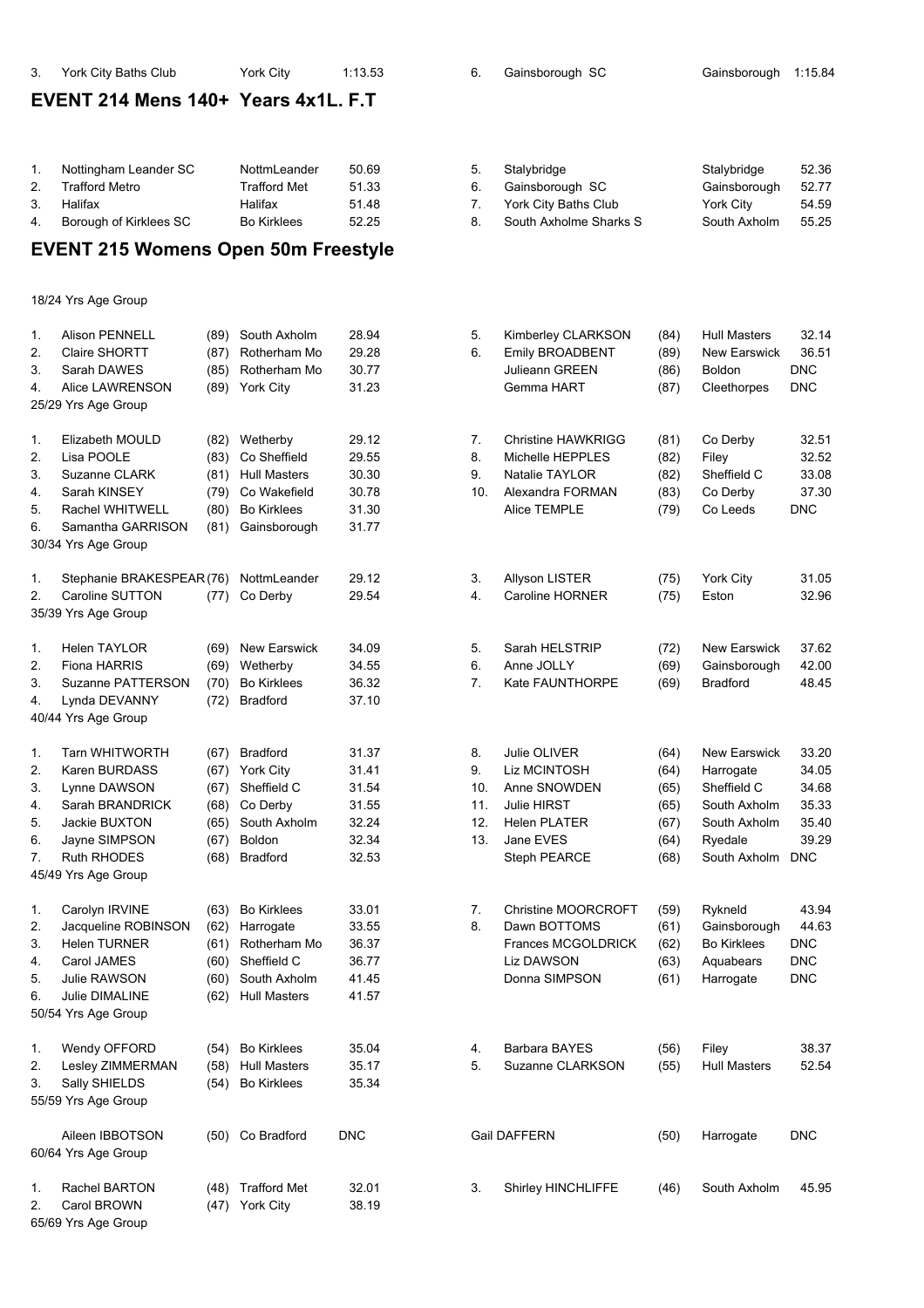| Doreen GORDON         | (42) Southport | 38.41 |
|-----------------------|----------------|-------|
| 75 Yrs/Over Age Group |                |       |

1. Pauline BRAND (33) Gainsborough 1:12.76

# **EVENT 216 Mens Open 50m Butterfly**

18/24 Yrs Age Group

| 1. | <b>Alistair CRAWFORD</b> | (84) | Rotherham Mo        | 26.14 | 5.             | <b>Andrew BALL</b>       | (84) | Halifax             | 30.32      |
|----|--------------------------|------|---------------------|-------|----------------|--------------------------|------|---------------------|------------|
| 2. | lan SMITHSON             | (86) | <b>New Earswick</b> | 28.82 | 6.             | lain ROBINSON            | (87) | Harrogate           | 30.47      |
| 3. | Christopher HOLMES       | (89) | York City           | 29.50 | 7.             | David LAVERY             | (84) | Boldon              | 34.29      |
| 4. | <b>Kevin SCHOFIELD</b>   | (88) | Co Leeds            | 30.21 |                | <b>Richard JAGGER</b>    | (89) | Co Leeds            | <b>DNC</b> |
|    | 25/29 Yrs Age Group      |      |                     |       |                |                          |      |                     |            |
|    |                          |      |                     |       |                |                          |      |                     |            |
| 1. | <b>Ben BRADLEY</b>       |      | (80) Maidenhead     | 29.19 | 4.             | Andrew WRAITH            | (81) | Boldon              | 31.72      |
| 2. | John SPOUNCER            | (79) | Scunthorpe A        | 29.81 | 5.             | Oliver BACHMANN          | (81) | Gainsborough        | 33.94      |
| 3. | John MAJOR               | (79) | South Hunsle        | 30.53 |                | Neale SAYLE              | (82) | <b>Trafford Met</b> | <b>DNC</b> |
|    | 30/34 Yrs Age Group      |      |                     |       |                |                          |      |                     |            |
| 1. | Paul CALLIS              |      | (78) South Hunsle   | 26.58 | 4.             | Paul ELLIS               | (76) | South Axholm        | 31.46      |
| 2. | Paul WAINWRIGHT          |      | (78) York City      | 30.41 | 5.             | <b>Matthew HARBOTTLE</b> | (77) | Derwent Vall        | 39.38      |
| 3. | Keith PALMER             | (77) | Gainsborough        | 30.56 |                |                          |      |                     |            |
|    | 35/39 Yrs Age Group      |      |                     |       |                |                          |      |                     |            |
| 1. | <b>Scott BROWN</b>       |      | (69) York City      | 29.41 | 5.             | <b>Chris WEBSTER</b>     | (72) | Gainsborough        | 30.96      |
| 2. | Paul BUTLER              | (72) | Co Sheffield        | 30.00 | 6.             | Mark KENDALL             | (70) | Co Derby            | 31.99      |
| 3. | Kyran PARKER             | (70) | Wetherby            | 30.11 | 7.             | Philip CROXALL           | (69) | Colne               | 33.26      |
| 4. | Steven HORNER            | (72) | Eston               | 30.24 |                |                          |      |                     |            |
|    | 40/44 Yrs Age Group      |      |                     |       |                |                          |      |                     |            |
|    |                          |      |                     |       |                |                          |      |                     |            |
| 1. | Steve GOODALL            | (65) | Matlock             | 29.27 | 5.             | Paul NEWBERT             | (67) | South Axholm        | 33.99      |
| 2. | Simon LATHAM             | (67) | South Axholm        | 30.99 | 6.             | <b>Richard CAFFERATA</b> |      | Gainsborough        | 35.67      |
| 3. |                          |      |                     | 31.46 | 7.             |                          | (64) |                     |            |
|    | Jonathan ODDY            | (68) | <b>Buxton</b>       |       |                | Peter SMITH              | (64) | South Axholm        | 50.91      |
| 4. | Michael PEPPER           | (64) | Rotherham Mo        | 32.08 |                |                          |      |                     |            |
|    | 45/49 Yrs Age Group      |      |                     |       |                |                          |      |                     |            |
|    |                          |      |                     |       |                |                          |      |                     |            |
| 1. | Alec JOHNSON             | (62) | <b>Trafford Met</b> | 28.74 | 6.             | Jari GODDARD             | (63) | Gainsborough        | 33.84      |
| 2. | lan HARMAN               | (59) | <b>Hull Masters</b> | 31.18 | $\mathbf{7}$ . | Michael HARRISON         | (59) | RichmondDale        | 35.23      |
| 3. | Mike SLOAN               | (59) | Gainsborough        | 32.20 | 8.             | Eamonn HEALY             | (63) | Co Derby            | 37.93      |
| 4. | John STANDRING           | (62) | Stalybridge         | 32.43 | 9.             | <b>Adrian CAWTE</b>      | (62) | Gainsborough        | 47.19      |
| 5. | <b>Stewart ROWE</b>      | (62) | Filey               | 33.17 |                | Robert LUCAS             | (61) | <b>Hull Masters</b> | <b>DNC</b> |
|    | 50/54 Yrs Age Group      |      |                     |       |                |                          |      |                     |            |
|    |                          |      |                     |       |                |                          |      |                     |            |
| 1. | Paul ORMEROD             | (58) | <b>Bo Kirklees</b>  | 30.35 | 4.             | Mike SPENCER             | (55) | Co Derby            | 36.03      |
| 2. | <b>Brian GODFREY</b>     | (55) | <b>Bo Kirklees</b>  | 31.33 | 5.             | <b>Chris MOORCROFT</b>   | (58) | Rykneld             | 44.31      |
| 3. | Malcolm CLARK            | (56) | Co Leeds            | 34.29 |                | <b>Blaise FORD</b>       | (58) | NottmLeander        | <b>DNC</b> |
|    | 55/59 Yrs Age Group      |      |                     |       |                |                          |      |                     |            |
|    |                          |      |                     |       |                |                          |      |                     |            |
| 1. | Christopher BROWN        | (53) | Co Bradford         | 31.27 | 3.             | Godfrey GREEN            | (49) | Gainsborough        | 40.15      |
| 2. | Stephen WHITFIELD        | (52) | Derwent Vall        | 35.75 |                | Roy CROUCH               | (50) | York City           | DQST-      |
|    | 60/64 Yrs Age Group      |      |                     |       |                |                          |      |                     |            |
|    |                          |      |                     |       |                |                          |      |                     |            |
| 1. | Peter KERSLAKE           |      | (48) Enfield WP     | 32.57 | 3.             | Carl BUTLER              | (44) | RichmondDale        | 41.86      |
| 2. | Duncan BROWN             |      | (47) York City      | 35.11 | 4.             | Peter INGHAM             | (44) | Rotherham Mo        | 49.80      |
|    | 70/74 Yrs Age Group      |      |                     |       |                |                          |      |                     |            |
|    |                          |      |                     |       |                |                          |      |                     |            |
| 1. | <b>Bill MOORE</b>        |      | (37) Halifax        | 44.67 | 3.             | Keith GODBEHERE          | (34) | Rotherham Mo        | 57.37      |
| 2. | Dennis HARRISON          | (37) | <b>Hull Masters</b> | 45.89 | 4.             | John ANDERSON            | (37) | <b>Trafford Met</b> | 57.90      |

## **EVENT 217 Womens Open 100m Backstroke**

|                     | Alison PENNELL  |  | (89) South Axholm | 1:12.30 |  | <b>Emily BROADBENT</b> |      | (89) New Earswick 1:23.99 |            |
|---------------------|-----------------|--|-------------------|---------|--|------------------------|------|---------------------------|------------|
| 2.                  | Alice LAWRENSON |  | (89) York City    | 1:14.39 |  | Gemma HART             | (87) | Cleethorpes               | <b>DNC</b> |
| 25/29 Yrs Age Group |                 |  |                   |         |  |                        |      |                           |            |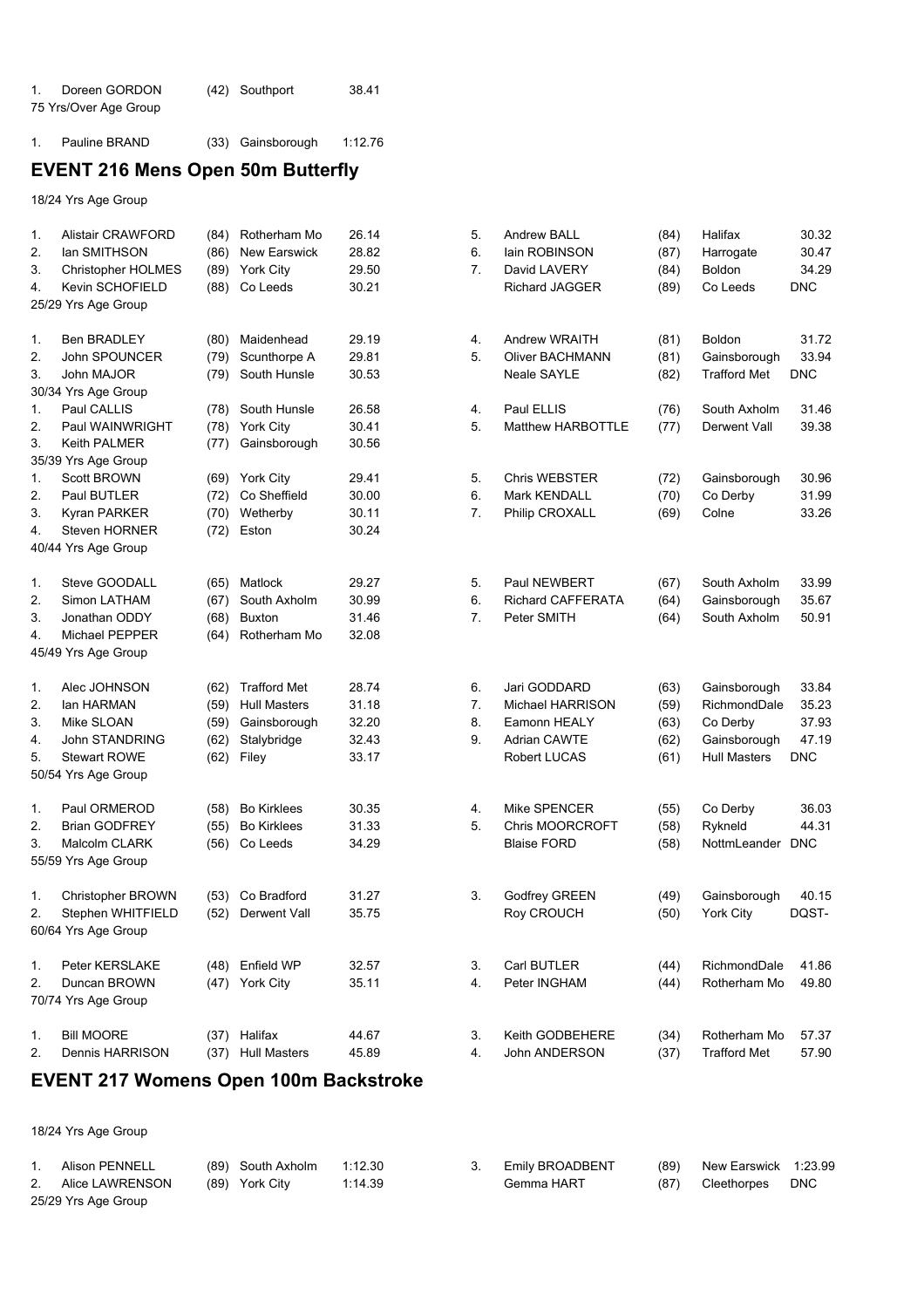| 1.<br>2.       | <b>Rachel WHITWELL</b><br>Emma DAVIES<br>30/34 Yrs Age Group                | (80)<br>(79)         | <b>Bo Kirklees</b><br>Co Derby                     | 1:15.12<br>1:19.37            |    | Alice TEMPLE                                  | (79)         | Co Leeds                           | <b>DNC</b>            |
|----------------|-----------------------------------------------------------------------------|----------------------|----------------------------------------------------|-------------------------------|----|-----------------------------------------------|--------------|------------------------------------|-----------------------|
| 1.             | Stephanie BRAKESPEAR (76) NottmLeander<br>35/39 Yrs Age Group               |                      |                                                    | 1:13.93                       |    |                                               |              |                                    |                       |
| 1.             | Karen HOLDEN<br>40/44 Yrs Age Group                                         | (69)                 | Rotherham Mo                                       | 1:16.35                       |    | Anna NICHOLSON                                | (70)         | York City                          | <b>DNC</b>            |
| 1.<br>2.<br>3. | <b>Tracie GORST</b><br>Jackie BUXTON<br>Lynne DAWSON<br>45/49 Yrs Age Group | (68)<br>(65)<br>(67) | <b>Trafford Met</b><br>South Axholm<br>Sheffield C | 1:21.60<br>1:23.72<br>1:25.34 | 4. | <b>Helen PLATER</b><br><b>Kirsten DURRANS</b> | (67)<br>(67) | South Axholm<br><b>Bo Kirklees</b> | 1:30.62<br><b>DNC</b> |
| 1.             | Carolyn IRVINE<br>50/54 Yrs Age Group                                       | (63)                 | <b>Bo Kirklees</b>                                 | 1:23.69                       |    | Liz DAWSON                                    | (63)         | Aquabears                          | <b>DNC</b>            |
| 1.             | Lesley ZIMMERMAN<br>55/59 Yrs Age Group                                     | (58)                 | <b>Hull Masters</b>                                | 1:31.13                       | 2. | Wendy OFFORD                                  | (54)         | <b>Bo Kirklees</b>                 | 1:35.10               |
|                | Gail DAFFERN<br>60/64 Yrs Age Group                                         |                      | (50) Harrogate                                     | <b>DNC</b>                    |    |                                               |              |                                    |                       |
| 1.             | Shirley HINCHLIFFE                                                          | (46)                 | South Axholm                                       | 2:04.91                       |    |                                               |              |                                    |                       |
|                | 65/69 Yrs Age Group<br>Doreen GORDON<br>75 Yrs/Over Age Group               | (42)                 | Southport                                          | <b>DNC</b>                    |    |                                               |              |                                    |                       |
| 1.             | Pauline BRAND                                                               | (33)                 | Gainsborough                                       | 2:55.91                       |    |                                               |              |                                    |                       |
|                | .                                                                           |                      | $\cdots$<br>.                                      |                               |    |                                               |              |                                    |                       |

## **EVENT 218 Mens Open 100m IM**

| $\mathbf{1}$ .<br>2.<br>3.<br>4.<br>5.         | <b>Alistair CRAWFORD</b><br>lan SMITHSON<br><b>Christopher HOLMES</b><br><b>Graham KENNEDY</b><br>Mark BALDRY<br>25/29 Yrs Age Group | (84)<br>(86)<br>(89)<br>(84)<br>(87) | Rotherham Mo<br><b>New Earswick</b><br>York City<br>Boldon<br>New Earswick | 1:00.37<br>1:05.95<br>1:08.92<br>1:11.86<br>1:12.68 | 6.             | David LAVERY<br><b>Tim BURDETT</b><br><b>Nick JONES</b><br>Andrew BALL<br><b>Richard JAGGER</b> | (84)<br>(85)<br>(85)<br>(84)<br>(89) | <b>Boldon</b><br><b>Boldon</b><br>Chapeltown<br>Halifax<br>Co Leeds | 1:20.39<br><b>DNC</b><br><b>DNC</b><br><b>DNC</b><br><b>DNC</b> |
|------------------------------------------------|--------------------------------------------------------------------------------------------------------------------------------------|--------------------------------------|----------------------------------------------------------------------------|-----------------------------------------------------|----------------|-------------------------------------------------------------------------------------------------|--------------------------------------|---------------------------------------------------------------------|-----------------------------------------------------------------|
| 1.<br>2.                                       | <b>Ben BRADLEY</b><br><b>Oliver BACHMANN</b><br>30/34 Yrs Age Group                                                                  | (80)<br>(81)                         | Maidenhead<br>Gainsborough                                                 | 1:10.34<br>1:21.18                                  | 3.             | <b>Robert CROFTS</b><br>Andrew ROBERTSHAW                                                       | (83)<br>(80)                         | South Axholm<br>Halifax                                             | 1:22.10<br><b>DNC</b>                                           |
| $\mathbf{1}$ .<br>2.<br>3.<br>$\overline{4}$ . | Paul CALLIS<br>Marc BEST<br><b>Stewart WORTHY</b><br>Paul ELLIS<br>35/39 Yrs Age Group                                               | (78)<br>(78)<br>(78)<br>(76)         | South Hunsle<br>Stockton<br><b>Bo Kirklees</b><br>South Axholm             | 1:00.57<br>1:08.87<br>1:10.59<br>1:11.94            |                | <b>Timothy GLEESON</b><br><b>Martin TEMPLE</b><br><b>Matthew HARBOTTLE</b>                      | (74)<br>(77)<br>(77)                 | Co Sheffield<br><b>Bo Kirklees</b><br>Derwent Vall                  | <b>DNC</b><br><b>DNC</b><br>DQST-                               |
| 1.<br>2.<br>3.<br>4.<br>5.                     | Kyran PARKER<br>John RUMMOND<br><b>Steven HORNER</b><br>Philip CROXALL<br><b>Robert PILLING</b><br>40/44 Yrs Age Group               | (70)<br>(71)<br>(72)<br>(69)<br>(71) | Wetherby<br>Harrogate<br>Eston<br>Colne<br><b>Bo Kirklees</b>              | 1:08.51<br>1:08.69<br>1:08.76<br>1:11.45<br>1:12.32 | 6.<br>7.<br>8. | lan HARDY<br><b>Chris WEBSTER</b><br><b>Bob WHITTAKER</b><br>Andrew COLES                       | (69)<br>(72)<br>(70)<br>(70)         | NottmLeander<br>Gainsborough<br>Colne<br>Harrogate                  | 1:12.86<br>1:13.71<br>1:19.34<br><b>DNC</b>                     |
| $\mathbf{1}$ .<br>2.<br>3.<br>4.               | lan HARRIS<br>Nigel ALI<br>Jonathan ODDY<br>Paul NEWBERT<br>45/49 Yrs Age Group                                                      | (66)<br>(64)<br>(68)<br>(67)         | Wetherby<br>Aquabears<br><b>Buxton</b><br>South Axholm                     | 1:10.46<br>1:10.59<br>1:13.23<br>1:15.51            | 5.             | Simon LATHAM<br><b>Tim FLETCHER</b><br>Stuart HOYLE                                             | (67)<br>(66)<br>(66)                 | South Axholm<br><b>Grimsby Sant</b><br>Halifax                      | 1:15.93<br><b>DNC</b><br><b>DNC</b>                             |
| 1.<br>2.<br>3.                                 | <b>Steve ALLEN</b><br><b>Tony FAWTHROP</b><br><b>Graham ACTON</b>                                                                    | (60)<br>(62)<br>(59)                 | <b>Hull Masters</b><br><b>Bo Kirklees</b><br><b>Bradford</b>               | 1:11.99<br>1:14.85<br>1:15.80                       | 5.<br>6.<br>7. | <b>Michael HARRISON</b><br><b>Michael DAWES</b><br>Eamonn HEALY                                 | (59)<br>(59)<br>(63)                 | RichmondDale 1:21.52<br>Rotherham Mo 1:22.91<br>Co Derby            | 1:26.88                                                         |